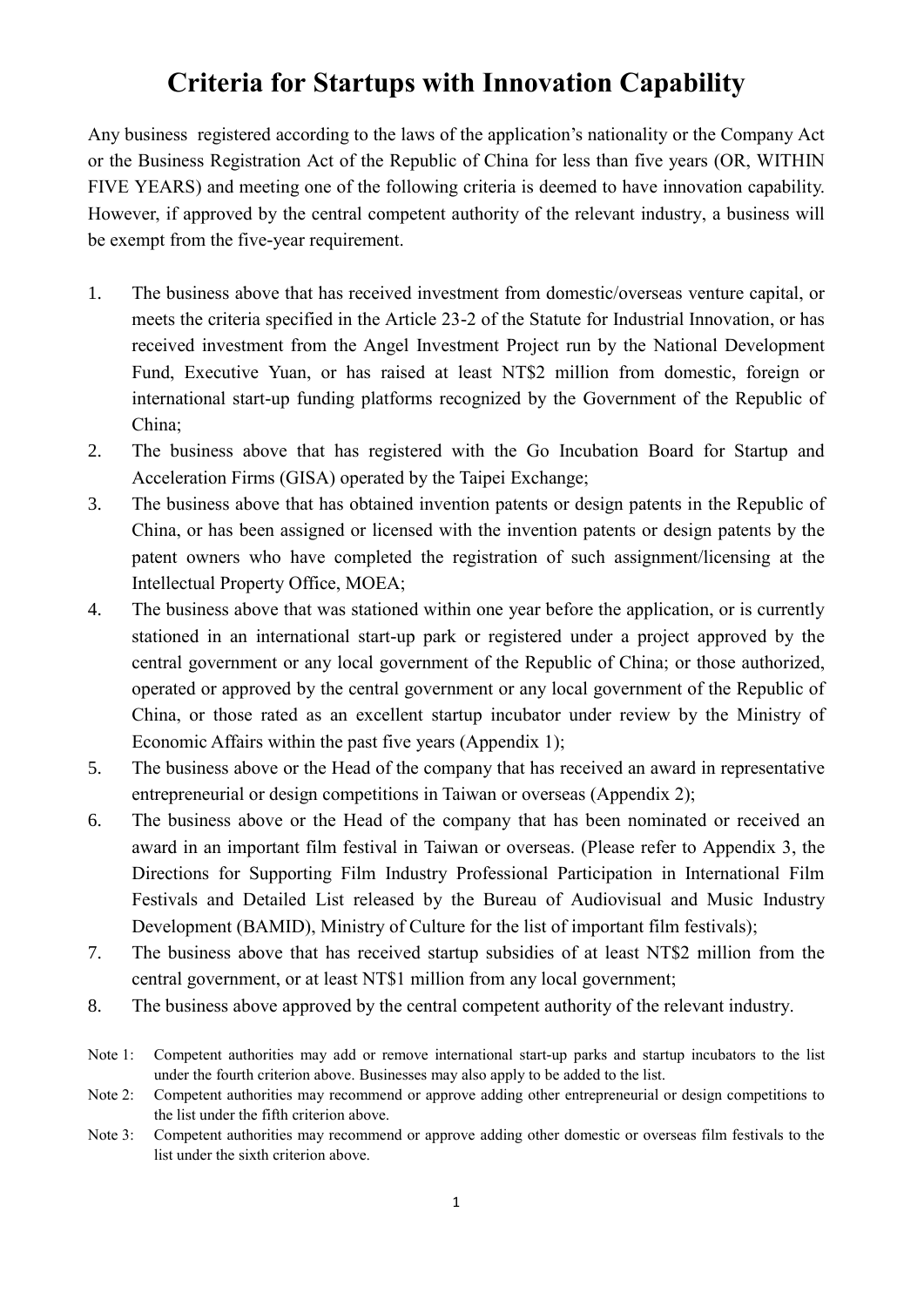## **Appendix 1**

List of Parks, Projects and Startup Incubators Meeting the Fourth Criterion for Startups with Innovation Capability

| Title            |                                                                                       | Competent authority /        |  |  |
|------------------|---------------------------------------------------------------------------------------|------------------------------|--|--|
|                  |                                                                                       | government agency            |  |  |
|                  | International Start-up Parks and Projects Approved by Central Government or Any Local |                              |  |  |
|                  | Government in the Republic of China                                                   |                              |  |  |
|                  |                                                                                       | National Development         |  |  |
| 1.               | Taiwan Startup Stadium                                                                | Council                      |  |  |
| 2.               | Fin Tech Space                                                                        | <b>Financial Supervisory</b> |  |  |
|                  |                                                                                       | Commission, R.O.C.           |  |  |
|                  |                                                                                       | Small and Medium             |  |  |
| 3.               | Taiwan Startup Terrace                                                                | Enterprise Administration,   |  |  |
|                  |                                                                                       | Ministry of Economic         |  |  |
|                  |                                                                                       | Affairs, R.O.C.              |  |  |
| $\overline{4}$ . | Taiwan Tech Arena and Accelerators                                                    | Ministry of Science and      |  |  |
|                  |                                                                                       | Technology                   |  |  |
|                  | Young Entrepreneur's Studio - Bamboo Yard, Hsinchu Science<br>Park                    | Ministry of Science and      |  |  |
| 5.               |                                                                                       | Technology (Hsinchu          |  |  |
|                  |                                                                                       | Science Park Bureau)         |  |  |
|                  | Young Entrepreneur's Studio - Orchid Yard, Hsinchu Science<br>Park                    | Ministry of Science and      |  |  |
| 6.               |                                                                                       | Technology (Hsinchu          |  |  |
|                  |                                                                                       | Science Park Bureau)         |  |  |
| 7.               | Center for Innovation Taipei (CIT)                                                    | Taipei City Government       |  |  |
| 8.               | Taipei Co-space                                                                       | Taipei City Government       |  |  |
| 9.               | digiBlock Taipei                                                                      | Taipei City Government       |  |  |
| 10.              | Audi Next                                                                             | Taipei City Government       |  |  |
| 11.              | Fablab Taipei                                                                         | Taipei City Government       |  |  |
| 12.              | fashion Block Taipei                                                                  | Taipei City Government       |  |  |
| 13.              | Tesla EIS Center                                                                      | Taipei City Government       |  |  |
| 14.              | <b>T FASHION Lab</b>                                                                  | Taipei City Government       |  |  |
| 15.              | INNOSQUARE, New Taipei City                                                           | New Taipei City Government   |  |  |
| 16.              | AWS Joint Innovation Center, New Taipei City                                          | New Taipei City Government   |  |  |
| 17.              | Coworking x Maker Space, TY Commander                                                 | Taoyuan City Government      |  |  |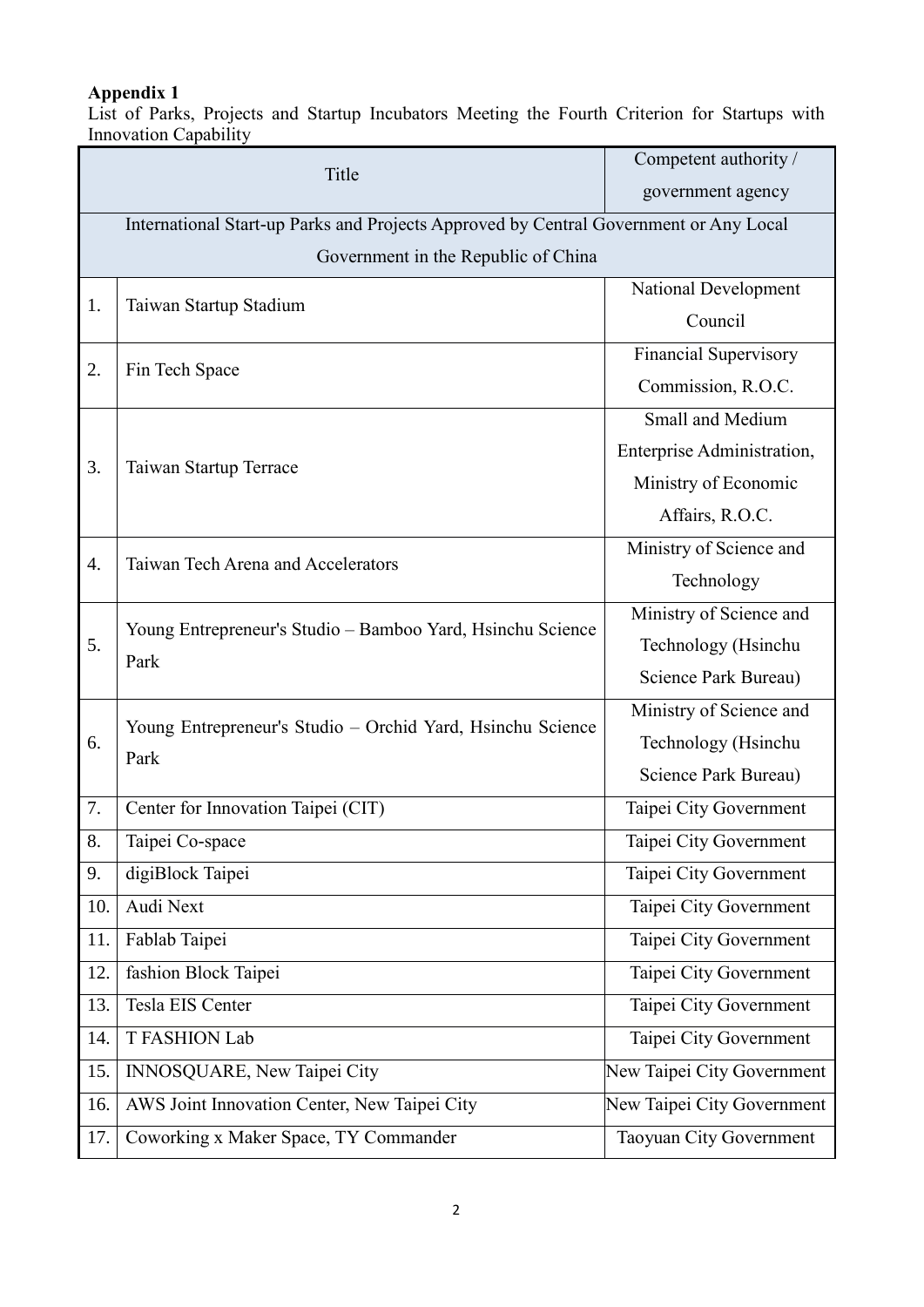| Title                                                                                         | Competent authority /      |
|-----------------------------------------------------------------------------------------------|----------------------------|
|                                                                                               | government agency          |
| Andong Youth StartUp Hub<br>18.                                                               | Taoyuan City Government    |
| Hsinming Youth Hub<br>19.                                                                     | Taoyuan City Government    |
| Digital Art Kaohsiung United Office (DAKUO)<br>20.                                            | Kaohsiung City Government  |
| Pier 2 Base<br>21.                                                                            | Kaohsiung City Government  |
| Startup Incubators Run by Central or Local Governments                                        |                            |
|                                                                                               | Council of Agriculture,    |
| Innovation Incubation Center of LRI, COA<br>1.                                                | Executive Yuan, R.O.C.     |
| 2.                                                                                            | Council of Agriculture,    |
| Innovation Incubation Center of TARI, COA                                                     | Executive Yuan, R.O.C.     |
|                                                                                               | Council of Agriculture,    |
| 3.<br>Innovation Incubation Center of FRI, COA                                                | Executive Yuan, R.O.C.     |
|                                                                                               | Council of Agriculture,    |
| Innovation Incubation Center of TFRI, COA<br>4.                                               | Executive Yuan, R.O.C.     |
| Innovation<br>Agricultural<br>Technology<br>Research<br>Institute<br><b>Incubation Center</b> | Council of Agriculture,    |
|                                                                                               | Executive Yuan, R.O.C.     |
|                                                                                               | Small and Medium           |
| 6.                                                                                            | Enterprise Administration, |
| NanKang Software Incubator, SMEA                                                              | Ministry of Economic       |
|                                                                                               | Affairs, R.O.C.            |
|                                                                                               | Small and Medium           |
|                                                                                               | Enterprise Administration, |
| 7.<br>Hsinchu Biomedical Science Park Incubation Center, SMEA                                 | Ministry of Economic       |
|                                                                                               | Affairs, R.O.C.            |
|                                                                                               | Small and Medium           |
|                                                                                               | Enterprise Administration, |
| 8.<br>The SME Incubator at Southern Taiwan Science Park, SMEA                                 | Ministry of Economic       |
|                                                                                               | Affairs, R.O.C.            |
|                                                                                               | <b>Small and Medium</b>    |
| 9.                                                                                            | Enterprise Administration, |
| Kaohsiung Software Incubation Center, SMEA                                                    | Ministry of Economic       |
|                                                                                               | Affairs, R.O.C.            |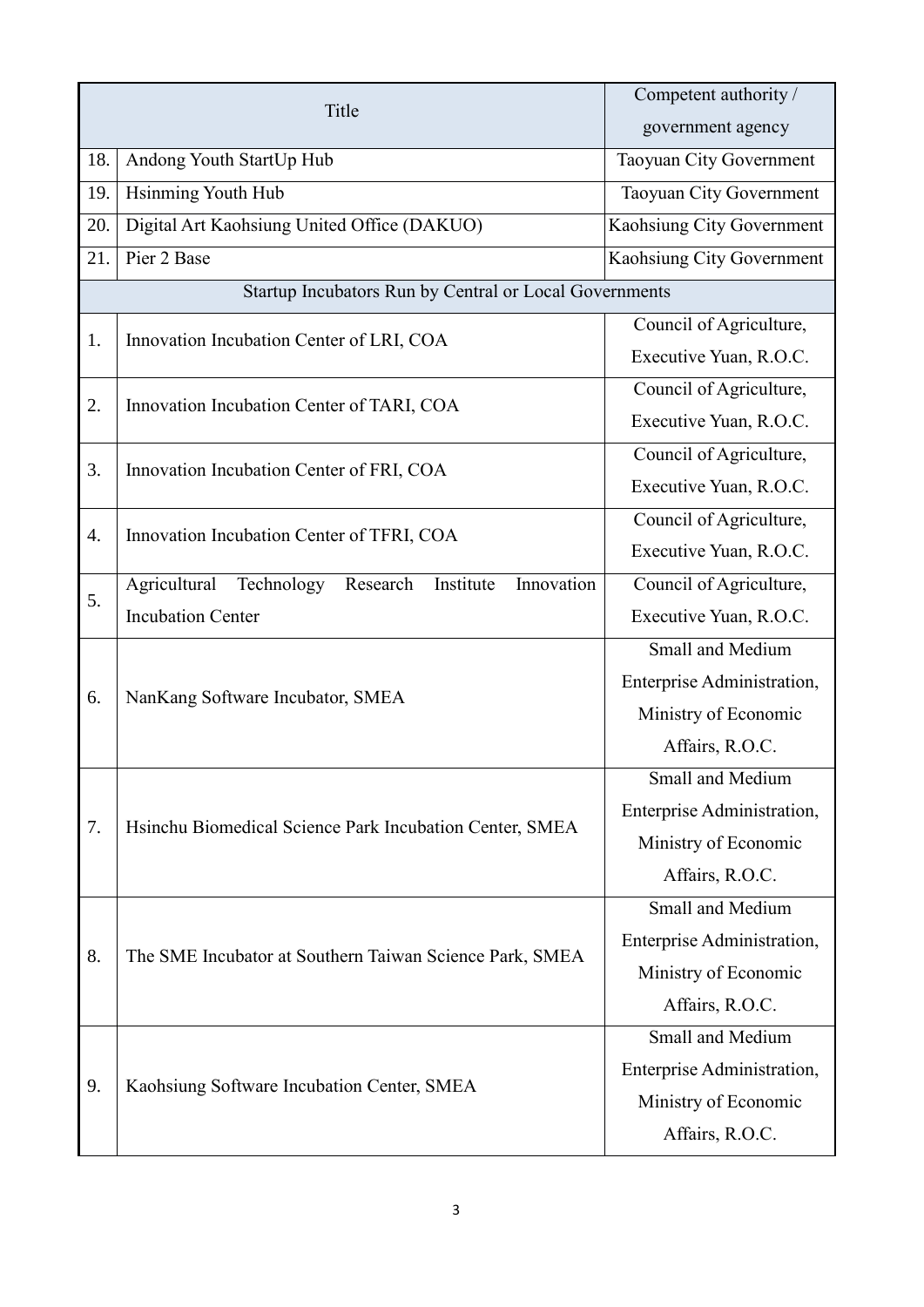| Title    |                                                               |                                        | Competent authority /      |  |  |
|----------|---------------------------------------------------------------|----------------------------------------|----------------------------|--|--|
|          |                                                               |                                        | government agency          |  |  |
|          | Startup Incubators Recognized by Central or Local Governments |                                        |                            |  |  |
|          |                                                               |                                        | Small and Medium           |  |  |
|          | 1.                                                            | 500 Startups                           | Enterprise Administration, |  |  |
|          |                                                               |                                        | Ministry of Economic       |  |  |
|          |                                                               |                                        | Affairs, R.O.C.            |  |  |
|          |                                                               |                                        | Small and Medium           |  |  |
|          |                                                               |                                        | Enterprise Administration, |  |  |
|          | 2.                                                            | AngelPad                               | Ministry of Economic       |  |  |
|          |                                                               |                                        | Affairs, R.O.C.            |  |  |
|          |                                                               |                                        | Small and Medium           |  |  |
|          |                                                               |                                        | Enterprise Administration, |  |  |
|          | 3.                                                            | Coin X                                 | Ministry of Economic       |  |  |
|          |                                                               |                                        | Affairs, R.O.C.            |  |  |
|          |                                                               |                                        | Small and Medium           |  |  |
|          |                                                               |                                        | Enterprise Administration, |  |  |
|          | 4.                                                            | <b>Founders Space</b>                  | Ministry of Economic       |  |  |
| Overseas |                                                               |                                        | Affairs, R.O.C.            |  |  |
|          | 5.                                                            | IndieBio                               | Small and Medium           |  |  |
|          |                                                               |                                        | Enterprise Administration, |  |  |
|          |                                                               |                                        | Ministry of Economic       |  |  |
|          |                                                               |                                        | Affairs, R.O.C.            |  |  |
|          |                                                               |                                        | Small and Medium           |  |  |
|          |                                                               |                                        | Enterprise Administration, |  |  |
|          | 6.                                                            | Joyful Frog Digital Incubator          | Ministry of Economic       |  |  |
|          |                                                               |                                        | Affairs, R.O.C.            |  |  |
|          |                                                               |                                        | Small and Medium           |  |  |
|          | 7.                                                            |                                        | Enterprise Administration, |  |  |
|          |                                                               | <b>Microsoft Ventures Accelerators</b> | Ministry of Economic       |  |  |
|          |                                                               |                                        | Affairs, R.O.C.            |  |  |
|          |                                                               |                                        | Small and Medium           |  |  |
|          | 8.                                                            | Plug and Play Tech Center              | Enterprise Administration, |  |  |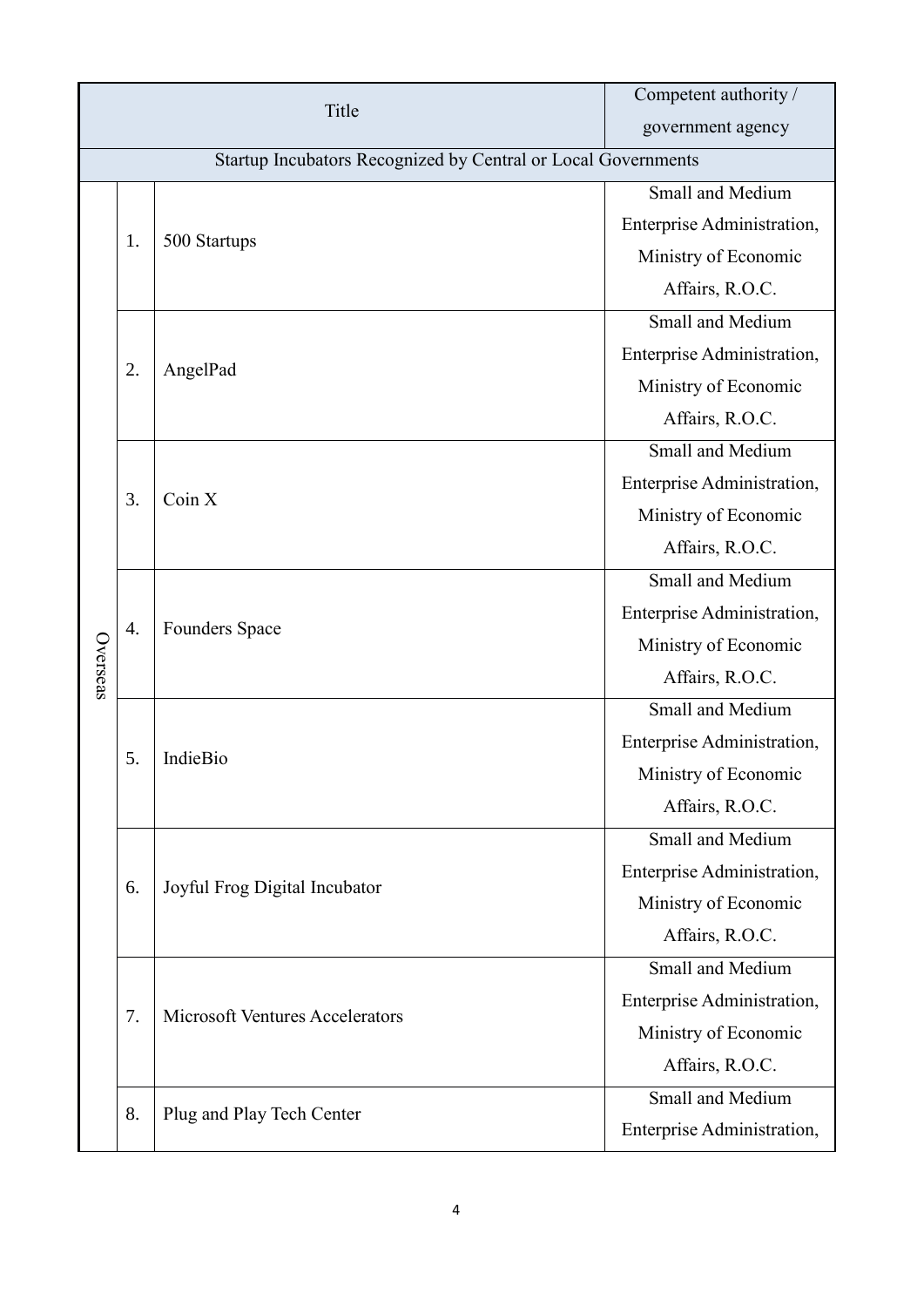| Title    |     |                                                      | Competent authority /         |
|----------|-----|------------------------------------------------------|-------------------------------|
|          |     |                                                      | government agency             |
|          |     |                                                      | Ministry of Economic          |
|          |     |                                                      | Affairs, R.O.C.               |
|          |     |                                                      | Small and Medium              |
|          | 9.  | Tandem                                               | Enterprise Administration,    |
|          |     |                                                      | Ministry of Economic          |
|          |     |                                                      | Affairs, R.O.C.               |
|          |     |                                                      | Small and Medium              |
|          | 10. | Techstars                                            | Enterprise Administration,    |
|          |     |                                                      | Ministry of Economic          |
|          |     |                                                      | Affairs, R.O.C.               |
|          |     | Wearable World                                       | Small and Medium              |
|          | 11. |                                                      | Enterprise Administration,    |
|          |     |                                                      | Ministry of Economic          |
|          |     |                                                      | Affairs, R.O.C.               |
|          |     | Y Combinator                                         | Small and Medium              |
|          | 12. |                                                      | Enterprise Administration,    |
|          |     |                                                      | Ministry of Economic          |
|          |     |                                                      | Affairs, R.O.C.               |
|          | 13. | Mobile-Only Accelerator (MOX)                        | Small and Medium              |
|          |     |                                                      | Enterprise Administration,    |
|          |     |                                                      | Ministry of Economic          |
|          |     |                                                      | Affairs, R.O.C.               |
|          |     | National Sun Yat-Sen University, South Taiwan IC     | <b>Industrial Development</b> |
|          | 1.  | Design Incubation Center                             | Bureau, Ministry of           |
|          |     |                                                      | Economic Affairs, R.O.C.      |
| Domestic |     | Industrial Technology Research Institute, NanKang IC | <b>Industrial Development</b> |
|          | 2.  |                                                      | Bureau, Ministry of           |
|          |     | Design Incubation Center                             | Economic Affairs, R.O.C.      |
|          |     | NanKang Biotech Incubation Center                    | <b>Industrial Development</b> |
|          | 3.  |                                                      | Bureau, Ministry of           |
|          |     |                                                      | Economic Affairs, R.O.C.      |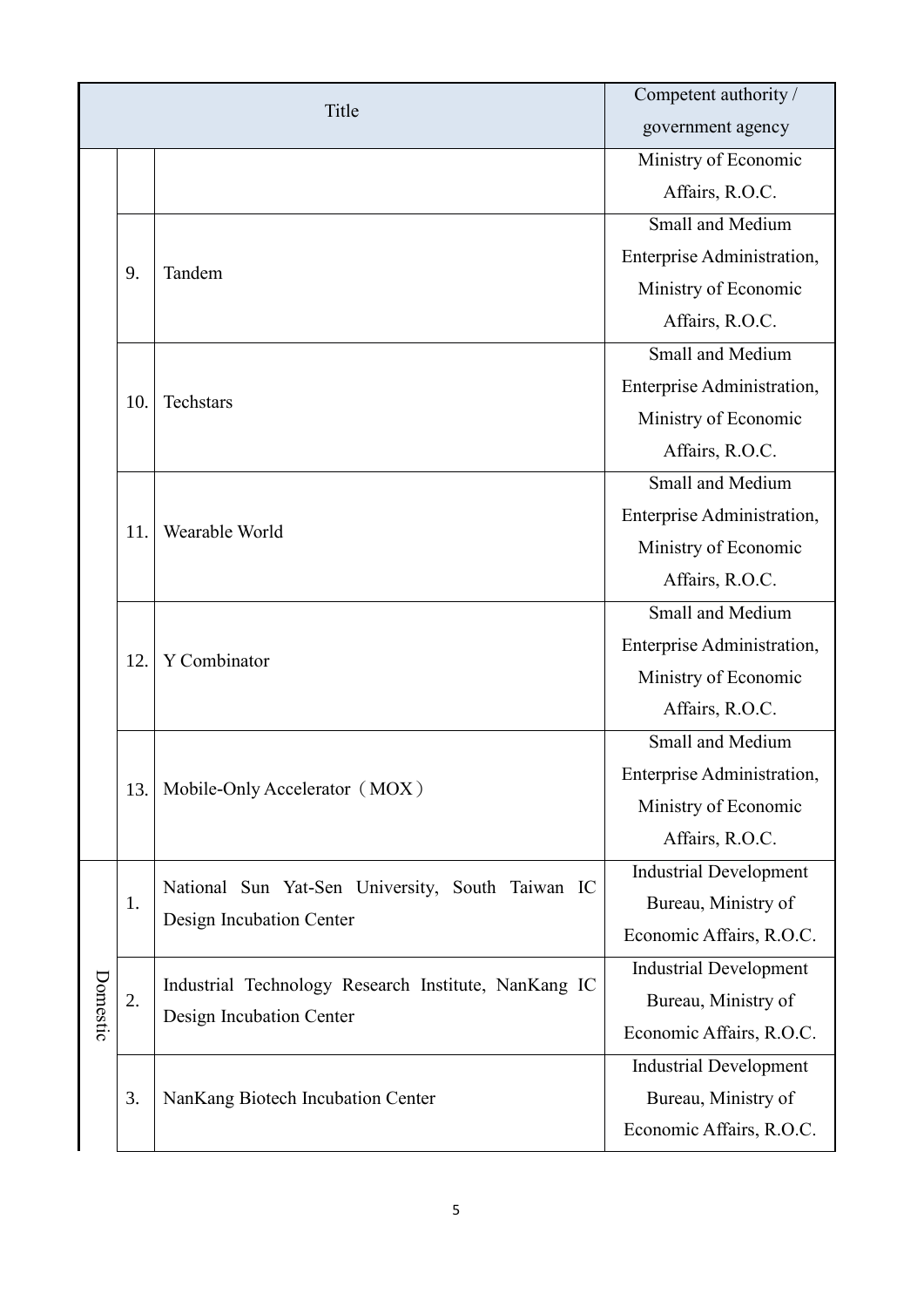| Title |                            | Competent authority /      |
|-------|----------------------------|----------------------------|
|       |                            | government agency          |
|       |                            | Small and Medium           |
| 4.    | AppWorks                   | Enterprise Administration, |
|       |                            | Ministry of Economic       |
|       |                            | Affairs, R.O.C.            |
|       |                            | <b>Small and Medium</b>    |
| 5.    | <b>FutureWard</b>          | Enterprise Administration, |
|       |                            | Ministry of Economic       |
|       |                            | Affairs, R.O.C.            |
|       |                            | Small and Medium           |
|       |                            | Enterprise Administration, |
| 6.    | <b>StarFab Accelerator</b> | Ministry of Economic       |
|       |                            | Affairs, R.O.C.            |
|       | TXA accelerator            | Small and Medium           |
| 7.    |                            | Enterprise Administration, |
|       |                            | Ministry of Economic       |
|       |                            | Affairs, R.O.C.            |
|       | Taiwan Accelerator (TA)    | Small and Medium           |
| 8.    |                            | Enterprise Administration, |
|       |                            | Ministry of Economic       |
|       |                            | Affairs, R.O.C.            |
|       |                            | Small and Medium           |
| 9.    | South Star Xelerator       | Enterprise Administration, |
|       |                            | Ministry of Economic       |
|       |                            | Affairs, R.O.C.            |
|       |                            | <b>Small and Medium</b>    |
| 10.   |                            | Enterprise Administration, |
|       | Epoch Foundation (Garage+) | Ministry of Economic       |
|       |                            | Affairs, R.O.C.            |
|       |                            | Small and Medium           |
| 11.   | Maker Café                 | Enterprise Administration, |
|       |                            | Ministry of Economic       |
|       |                            | Affairs, R.O.C.            |
|       |                            |                            |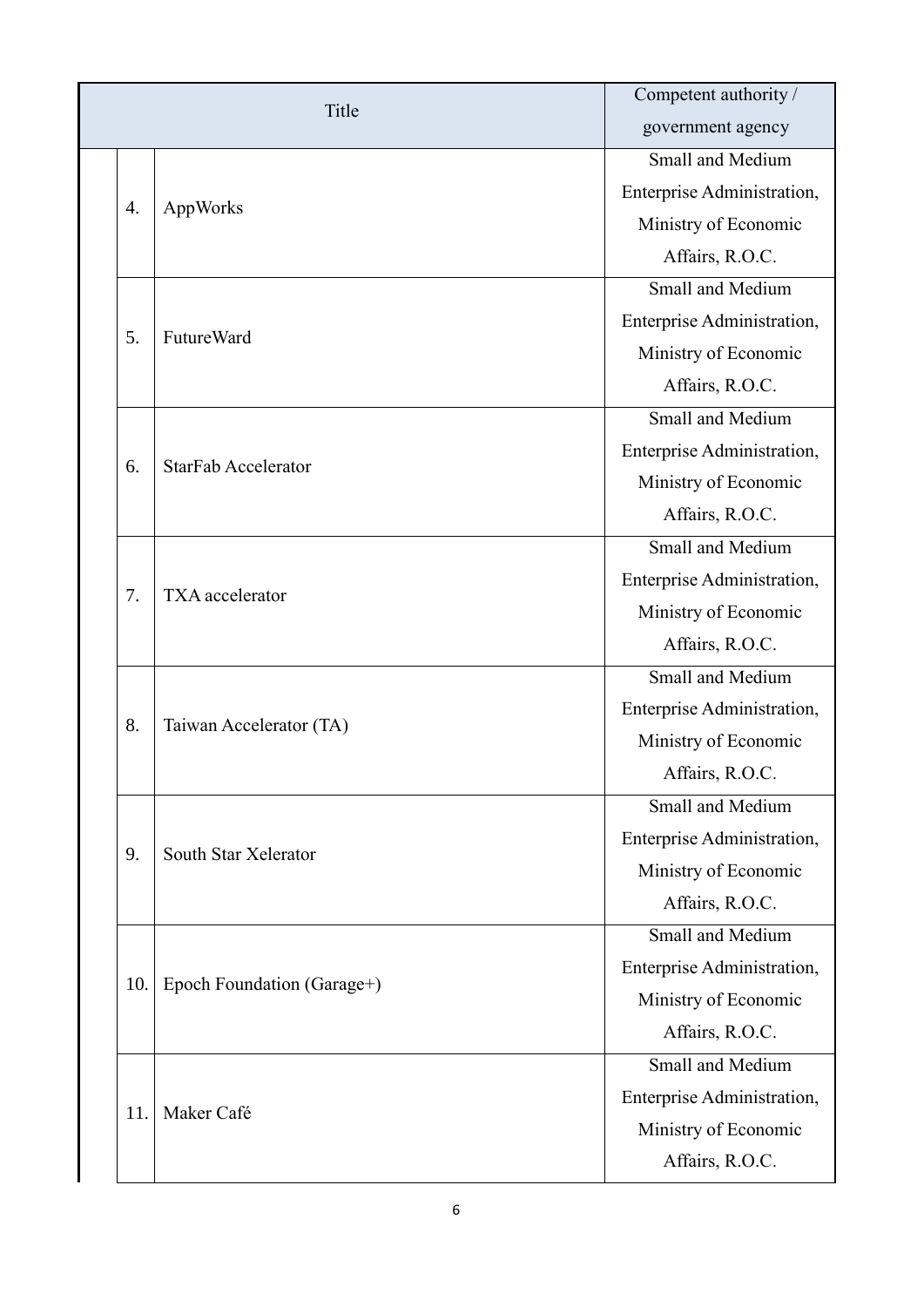| Title |                                                         | Competent authority /      |
|-------|---------------------------------------------------------|----------------------------|
|       |                                                         | government agency          |
|       |                                                         | Small and Medium           |
| 12.   | NCTU Center of Industry Accelerator and Patent Strategy | Enterprise Administration, |
|       | (IAPS)                                                  | Ministry of Economic       |
|       |                                                         | Affairs, R.O.C.            |
|       |                                                         | Small and Medium           |
|       | FOR MORE MAKER SPACE                                    | Enterprise Administration, |
| 13.   |                                                         | Ministry of Economic       |
|       |                                                         | Affairs, R.O.C.            |
|       |                                                         | Small and Medium           |
|       |                                                         | Enterprise Administration, |
| 14.   | Han Yang StartUp Incubation Center                      | Ministry of Economic       |
|       |                                                         | Affairs, R.O.C.            |
|       | <i>iiiNNO</i>                                           | Small and Medium           |
|       |                                                         | Enterprise Administration, |
| 15.   |                                                         | Ministry of Economic       |
|       |                                                         | Affairs, R.O.C.            |
|       | Fun space 18661                                         | Small and Medium           |
|       |                                                         | Enterprise Administration, |
| 16.   |                                                         | Ministry of Economic       |
|       |                                                         | Affairs, R.O.C.            |
|       |                                                         | Small and Medium           |
| 17.   | Ifoundry & InnoMaking Space                             | Enterprise Administration, |
|       | (National Taipei University of Technology, NTUT)        | Ministry of Economic       |
|       |                                                         | Affairs, R.O.C.            |
|       |                                                         | Small and Medium           |
| 18.   | Transfer and Business Incubation Center, National Cheng | Enterprise Administration, |
|       | Kung University                                         | Ministry of Economic       |
|       |                                                         | Affairs, R.O.C.            |
|       |                                                         | Small and Medium           |
|       | Innovation to Industry Co., Ltd.                        | Enterprise Administration, |
| 19.   |                                                         | Ministry of Economic       |
|       |                                                         | Affairs, R.O.C.            |
|       |                                                         |                            |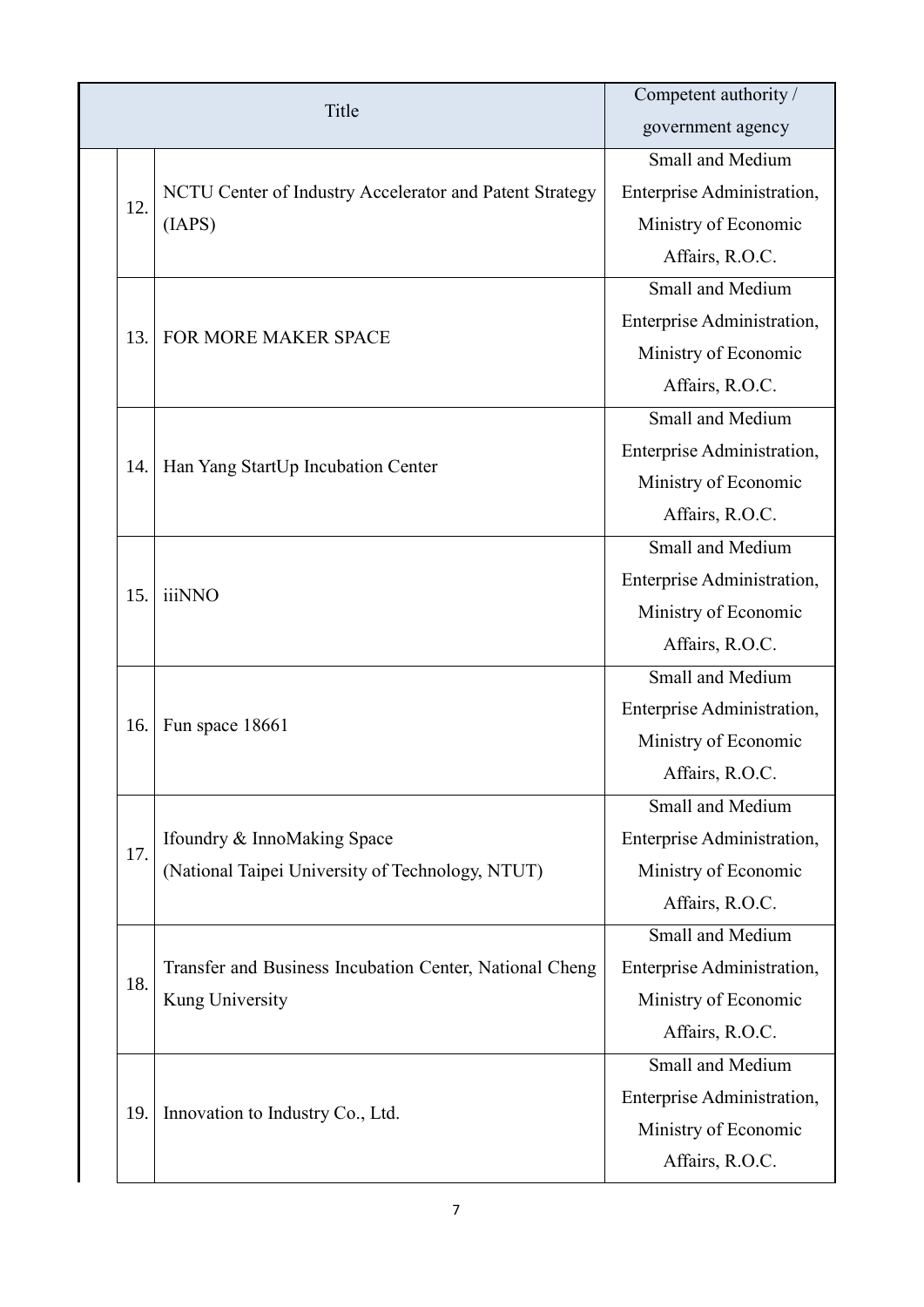| Title |                                                                            | Competent authority /      |
|-------|----------------------------------------------------------------------------|----------------------------|
|       |                                                                            | government agency          |
|       |                                                                            | Small and Medium           |
|       | Industrial Technology Research Institute (ITRI) - Taiwan                   | Enterprise Administration, |
| 20.   | Tech Arena, TVC                                                            | Ministry of Economic       |
|       |                                                                            | Affairs, R.O.C.            |
|       |                                                                            | Small and Medium           |
| 21.   |                                                                            | Enterprise Administration, |
|       | <b>DIT Startup</b>                                                         | Ministry of Economic       |
|       |                                                                            | Affairs, R.O.C.            |
|       |                                                                            | Small and Medium           |
|       | Well Buyout Inc. - HJA International Startup Accelerator                   | Enterprise Administration, |
| 22.   | (ISA)                                                                      | Ministry of Economic       |
|       |                                                                            | Affairs, R.O.C.            |
|       | TeSA - Taiwan e-commerce & Startup Accelerator                             | Small and Medium           |
|       |                                                                            | Enterprise Administration, |
| 23.   |                                                                            | Ministry of Economic       |
|       |                                                                            | Affairs, R.O.C.            |
|       | <b>StarFab Accelerator</b>                                                 | Small and Medium           |
|       |                                                                            | Enterprise Administration, |
| 24.   |                                                                            | Ministry of Economic       |
|       |                                                                            | Affairs, R.O.C.            |
|       |                                                                            | Small and Medium           |
| 25.   | Footwear & Recreation Technology Research Institute                        | Enterprise Administration, |
|       | incubation center                                                          | Ministry of Economic       |
|       |                                                                            | Affairs, R.O.C.            |
|       |                                                                            | Small and Medium           |
| 26.   | BE International Capital Management Advisors Co., Ltd.<br>- BE Accelerator | Enterprise Administration, |
|       |                                                                            | Ministry of Economic       |
|       |                                                                            | Affairs, R.O.C.            |
|       |                                                                            | Small and Medium           |
| 27.   | Wizxpand International Management Consulting Co.,<br>Ltd.                  | Enterprise Administration, |
|       |                                                                            | Ministry of Economic       |
|       |                                                                            | Affairs, R.O.C.            |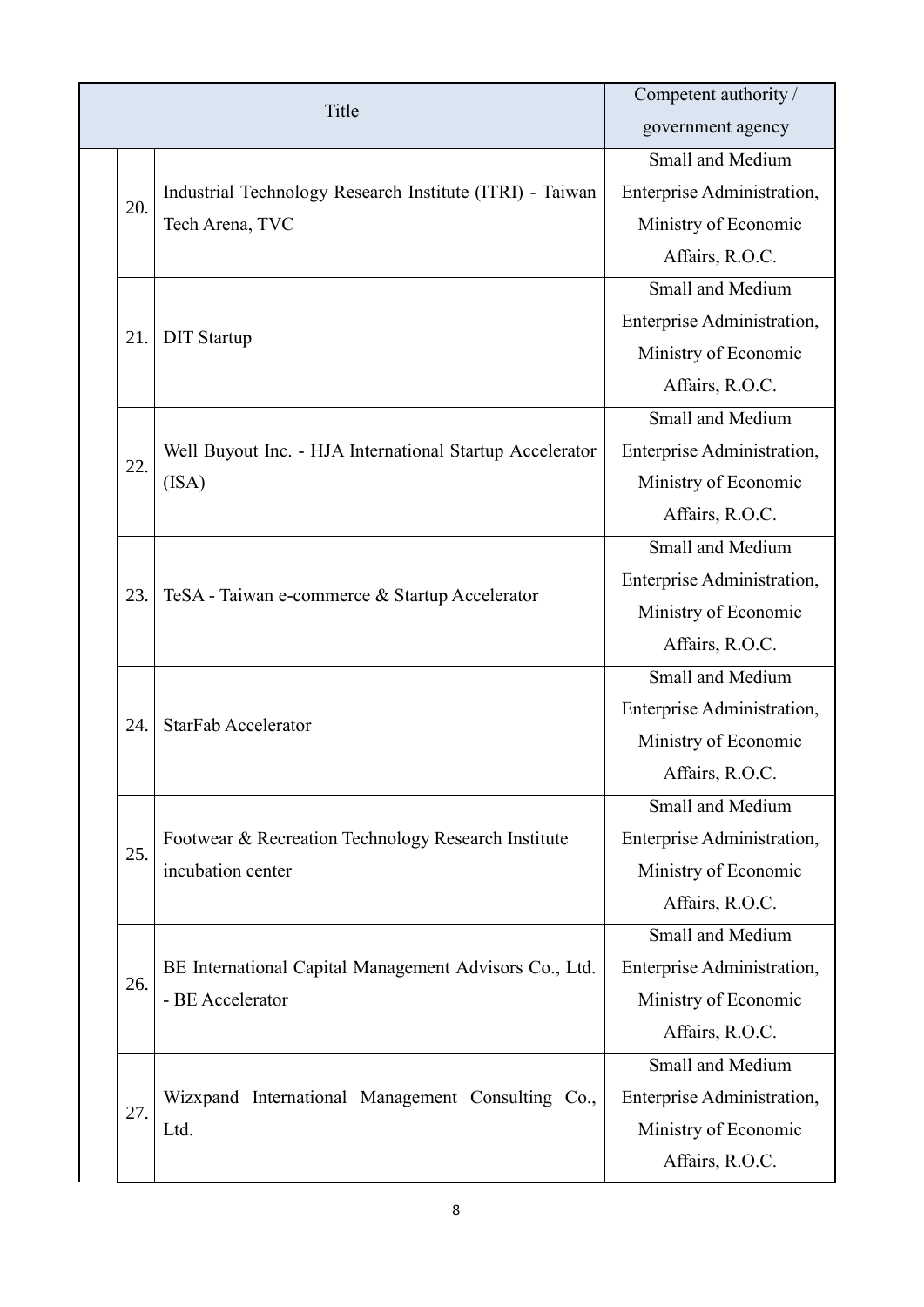| Title                                                                                        |                                                            |                                                  | Competent authority /      |  |
|----------------------------------------------------------------------------------------------|------------------------------------------------------------|--------------------------------------------------|----------------------------|--|
|                                                                                              |                                                            |                                                  | government agency          |  |
|                                                                                              |                                                            |                                                  | Small and Medium           |  |
|                                                                                              |                                                            |                                                  | Enterprise Administration, |  |
|                                                                                              | 28.                                                        | Formosa Television Co., Ltd.                     | Ministry of Economic       |  |
|                                                                                              |                                                            |                                                  | Affairs, R.O.C.            |  |
|                                                                                              |                                                            |                                                  | Small and Medium           |  |
|                                                                                              |                                                            |                                                  | Enterprise Administration, |  |
|                                                                                              | 29.                                                        | Systex Corporation - AI+ Generator Program (AGP) | Ministry of Economic       |  |
|                                                                                              |                                                            |                                                  | Affairs, R.O.C.            |  |
|                                                                                              |                                                            |                                                  | Small and Medium           |  |
|                                                                                              |                                                            |                                                  | Enterprise Administration, |  |
|                                                                                              | 30.                                                        | SparkLabs Taipei                                 | Ministry of Economic       |  |
|                                                                                              |                                                            |                                                  | Affairs, R.O.C.            |  |
|                                                                                              |                                                            |                                                  | Small and Medium           |  |
|                                                                                              | 31.                                                        | Might Electronic Co., Ltd.                       | Enterprise Administration, |  |
|                                                                                              |                                                            |                                                  | Ministry of Economic       |  |
|                                                                                              |                                                            |                                                  | Affairs, R.O.C.            |  |
|                                                                                              | 32.                                                        | Taiwan Accelerator Inc.                          | Small and Medium           |  |
|                                                                                              |                                                            |                                                  | Enterprise Administration, |  |
|                                                                                              |                                                            |                                                  | Ministry of Economic       |  |
|                                                                                              |                                                            |                                                  | Affairs, R.O.C.            |  |
|                                                                                              |                                                            |                                                  | Small and Medium           |  |
|                                                                                              |                                                            | Acer Cloud Technology (Taiwan) Inc.              | Enterprise Administration, |  |
|                                                                                              | 33.                                                        |                                                  | Ministry of Economic       |  |
|                                                                                              |                                                            |                                                  | Affairs, R.O.C.            |  |
| Startup Incubators Rated as Excellent by the Ministry of Economic Affairs In Past Five Years |                                                            |                                                  |                            |  |
|                                                                                              |                                                            |                                                  | Small and Medium           |  |
|                                                                                              |                                                            |                                                  | Enterprise Administration, |  |
| 1.                                                                                           | National Taiwan University, Innovation Incubation Center   |                                                  | Ministry of Economic       |  |
|                                                                                              |                                                            |                                                  | Affairs, R.O.C.            |  |
|                                                                                              |                                                            |                                                  | Small and Medium           |  |
| 2.                                                                                           | Innovation Incubation Center, Kaohsiung Medical University |                                                  | Enterprise Administration, |  |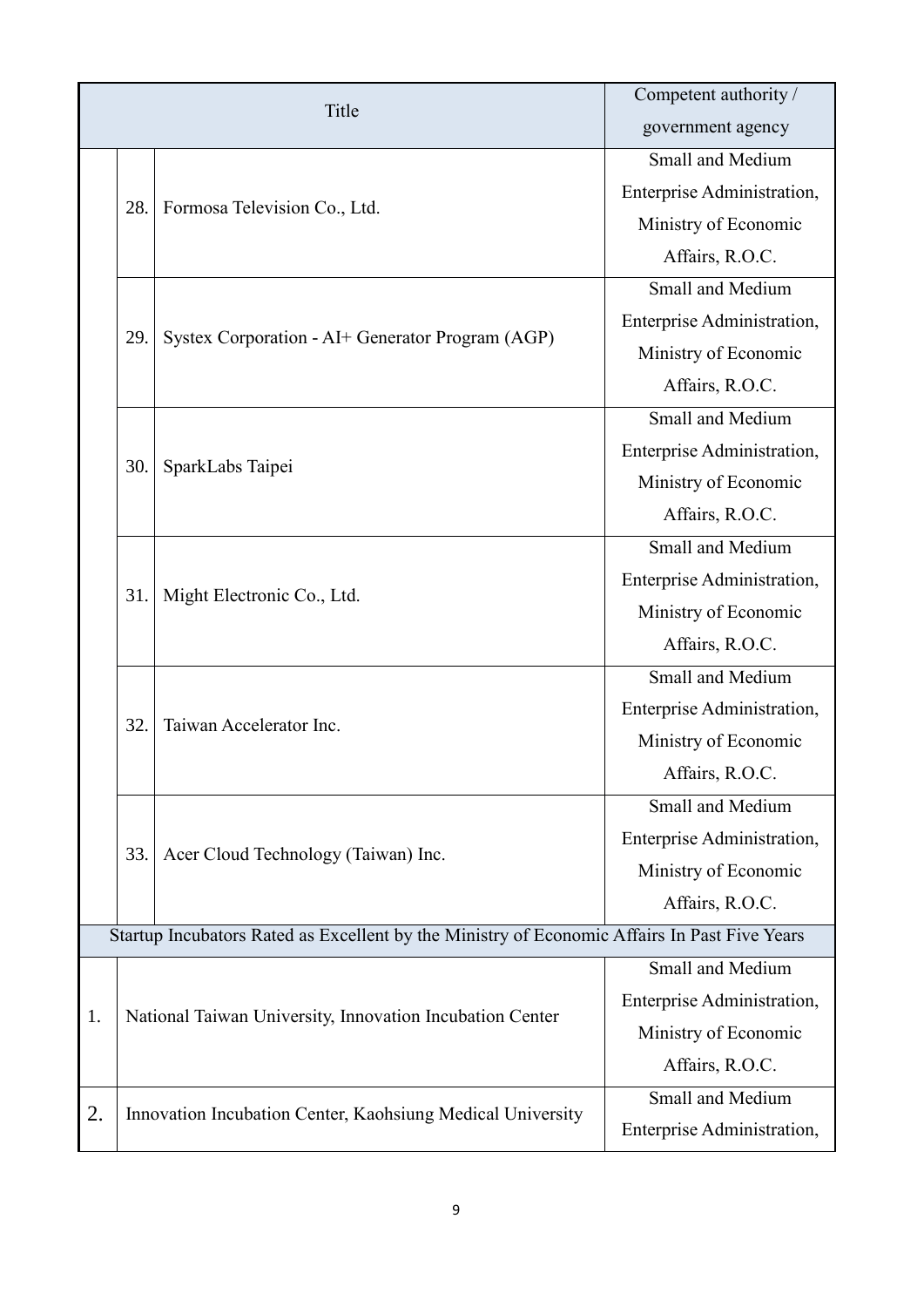| Title |                                                                                           | Competent authority /      |
|-------|-------------------------------------------------------------------------------------------|----------------------------|
|       |                                                                                           | government agency          |
|       |                                                                                           | Ministry of Economic       |
|       |                                                                                           | Affairs, R.O.C.            |
|       |                                                                                           | Small and Medium           |
| 3.    | <b>IDEAX</b> incubation center                                                            | Enterprise Administration, |
|       |                                                                                           | Ministry of Economic       |
|       |                                                                                           | Affairs, R.O.C.            |
|       |                                                                                           | Small and Medium           |
| 4.    |                                                                                           | Enterprise Administration, |
|       | Meiho University Innovation & Incubation Center                                           | Ministry of Economic       |
|       |                                                                                           | Affairs, R.O.C.            |
|       |                                                                                           | Small and Medium           |
| 5.    | National Taiwan University of Science and Technology<br><b>Business Incubation Center</b> | Enterprise Administration, |
|       |                                                                                           | Ministry of Economic       |
|       |                                                                                           | Affairs, R.O.C.            |
|       | National Taipei University of Technology, Innovation &<br><b>Incubation Center</b>        | Small and Medium           |
| 6.    |                                                                                           | Enterprise Administration, |
|       |                                                                                           | Ministry of Economic       |
|       |                                                                                           | Affairs, R.O.C.            |
|       | Innovation<br>Incubation Center, National Kaohsiung<br>and                                | Small and Medium           |
| 7.    | University of Science and Technology · Institute For                                      | Enterprise Administration, |
|       | Information Industry · National Sun Yat-sen University ·                                  | Ministry of Economic       |
|       | Startup Talk)                                                                             | Affairs, R.O.C.            |
|       |                                                                                           | Small and Medium           |
| 8.    |                                                                                           | Enterprise Administration, |
|       | Center of Innovative Incubator, National Taitung University                               | Ministry of Economic       |
|       |                                                                                           | Affairs, R.O.C.            |
|       |                                                                                           | Small and Medium           |
|       |                                                                                           | Enterprise Administration, |
| 9.    | National Open University Innovation Incubation Center                                     |                            |
|       |                                                                                           | Ministry of Economic       |
|       |                                                                                           | Affairs, R.O.C.            |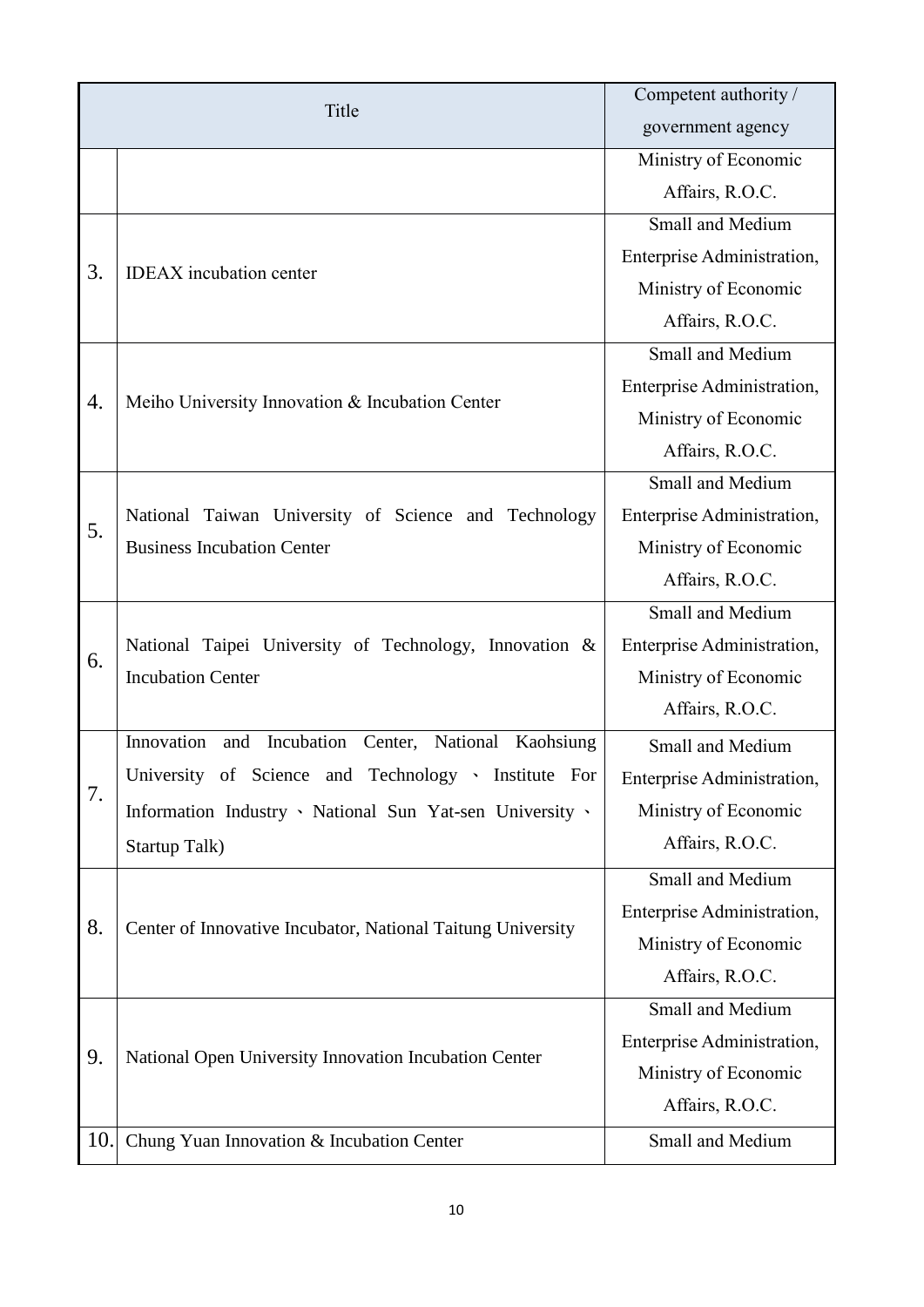|     | Title                                                                                        | Competent authority /      |
|-----|----------------------------------------------------------------------------------------------|----------------------------|
|     |                                                                                              | government agency          |
|     |                                                                                              | Enterprise Administration, |
|     |                                                                                              | Ministry of Economic       |
|     |                                                                                              | Affairs, R.O.C.            |
|     |                                                                                              | Small and Medium           |
| 11. | Innovation Incubation Center, South Taiwan University of                                     | Enterprise Administration, |
|     | Science and Technology                                                                       | Ministry of Economic       |
|     |                                                                                              | Affairs, R.O.C.            |
|     |                                                                                              | Small and Medium           |
|     | Business Incubation Center of Feng Chia University                                           | Enterprise Administration, |
| 12. |                                                                                              | Ministry of Economic       |
|     |                                                                                              | Affairs, R.O.C.            |
|     | National University of Kaohsiung,<br>Advanced<br><b>Business</b><br><b>Incubation Center</b> | Small and Medium           |
| 13. |                                                                                              | Enterprise Administration, |
|     |                                                                                              | Ministry of Economic       |
|     |                                                                                              | Affairs, R.O.C.            |
|     | Garage+, Epoch Foundation                                                                    | Small and Medium           |
|     |                                                                                              | Enterprise Administration, |
| 14. |                                                                                              | Ministry of Economic       |
|     |                                                                                              | Affairs, R.O.C.            |
|     |                                                                                              | Small and Medium           |
| 15. | Chi University of Technology, Innovation<br>Ming<br>and                                      | Enterprise Administration, |
|     | <b>Incubation Center</b>                                                                     | Ministry of Economic       |
|     |                                                                                              | Affairs, R.O.C.            |
|     | Chaoyang University of Technology Innovation Incubation<br>Center                            | Small and Medium           |
| 16. |                                                                                              | Enterprise Administration, |
|     |                                                                                              | Ministry of Economic       |
|     |                                                                                              | Affairs, R.O.C.            |
|     |                                                                                              | Small and Medium           |
| 17. | Far East University Precision Machinery Incubation Center                                    | Enterprise Administration, |
|     |                                                                                              | Ministry of Economic       |
|     |                                                                                              | Affairs, R.O.C.            |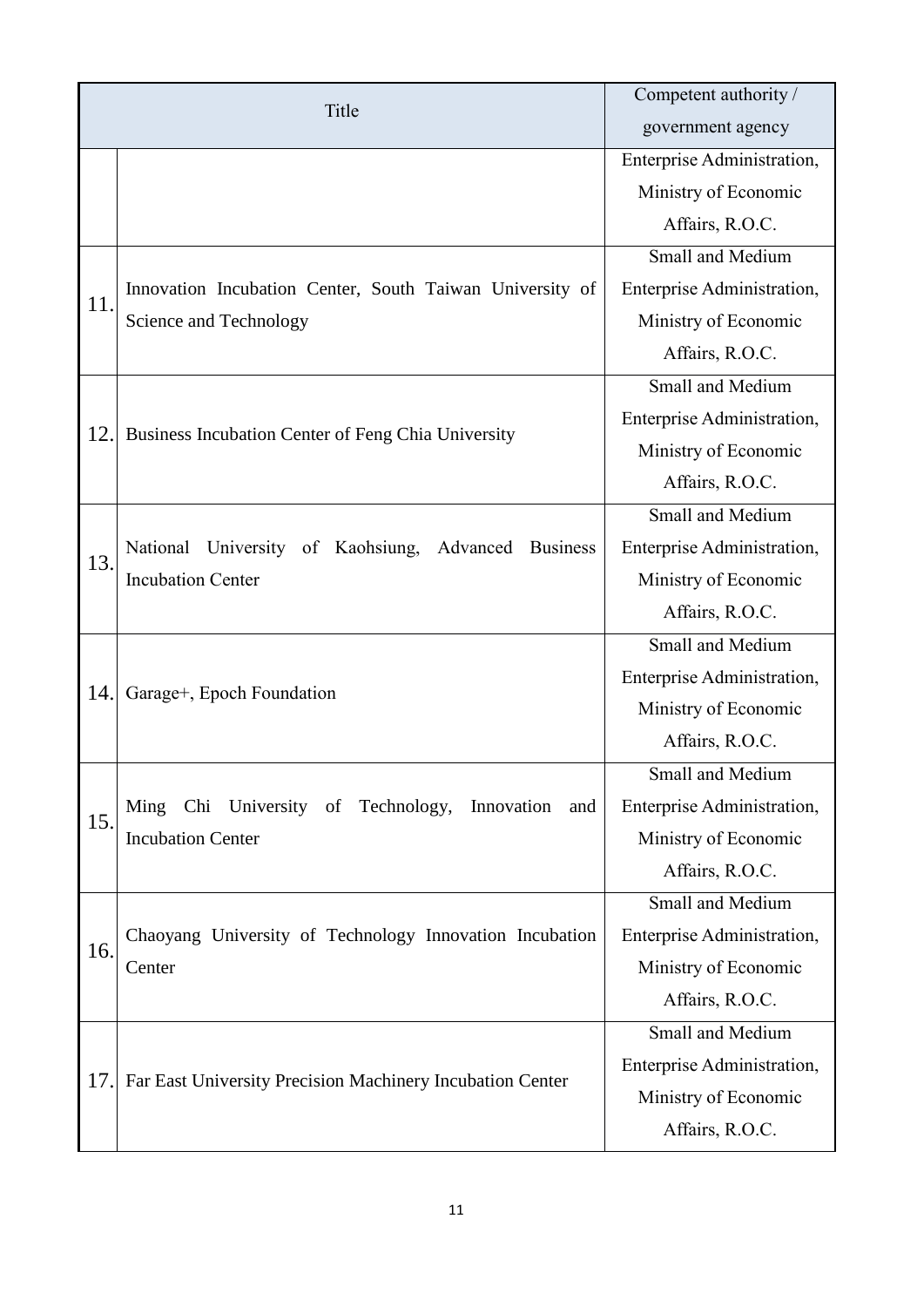|     | Title                                                        | Competent authority /<br>government agency |
|-----|--------------------------------------------------------------|--------------------------------------------|
|     |                                                              | Small and Medium                           |
| 18. | Chang Jung Christian University Innovation Incubation Center | Enterprise Administration,                 |
|     |                                                              | Ministry of Economic                       |
|     |                                                              | Affairs, R.O.C.                            |
|     |                                                              | <b>Small and Medium</b>                    |
| 19. | Incubation Center for Academia-Industry Collaboration and    | Enterprise Administration,                 |
|     | <b>Intellectual Property</b>                                 | Ministry of Economic                       |
|     |                                                              | Affairs, R.O.C.                            |
|     |                                                              | <b>Small and Medium</b>                    |
| 20. | <b>FOR MORE MAKER SPACE</b>                                  | Enterprise Administration,                 |
|     |                                                              | Ministry of Economic                       |
|     |                                                              | Affairs, R.O.C.                            |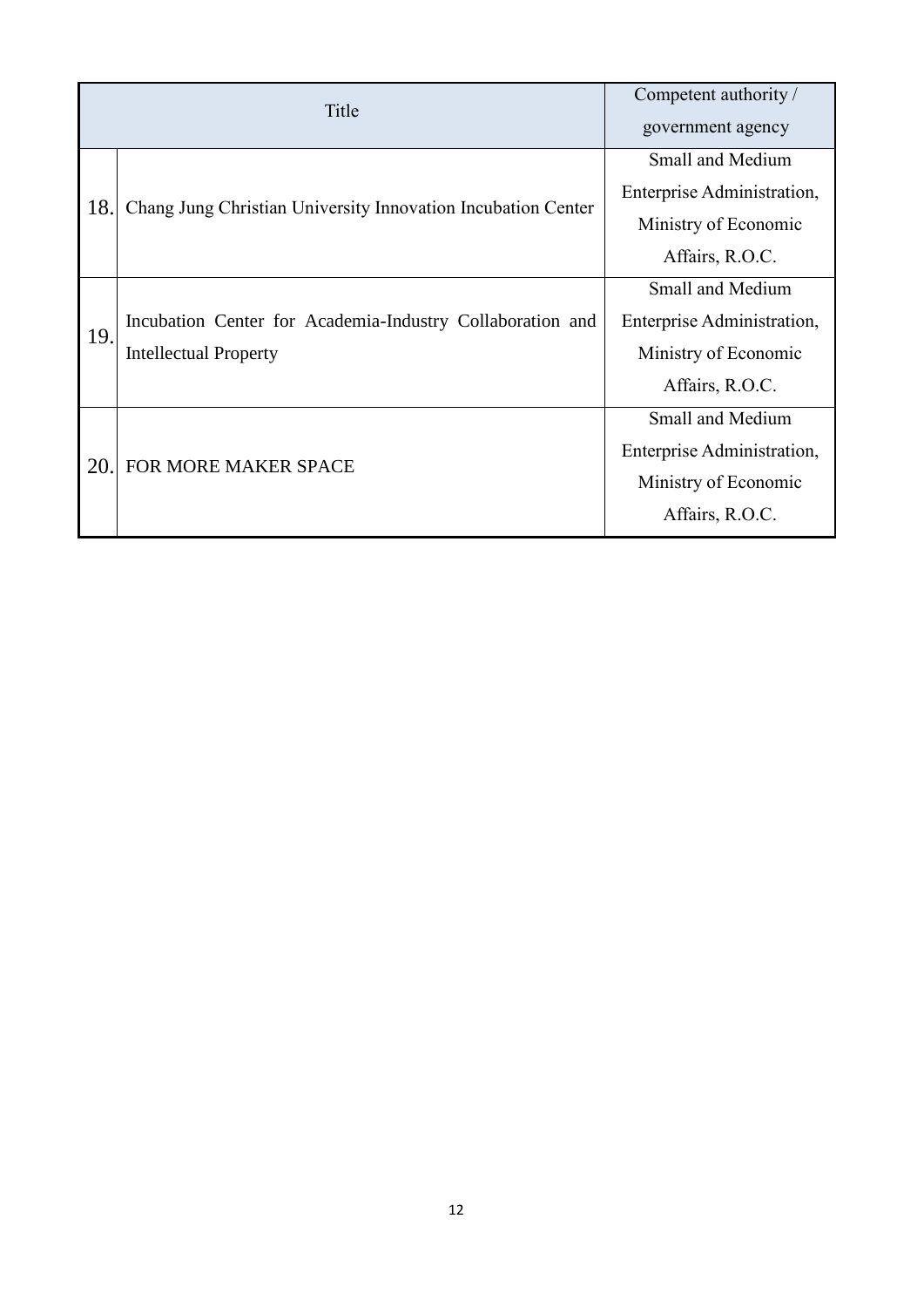## **Appendix 2**

List of Entrepreneurial or Design Competitions Meeting the Fifth Criterion for Startups with Innovation Capability

| Classification  | Title                                                  | Organizer                           |
|-----------------|--------------------------------------------------------|-------------------------------------|
|                 | From IP to IPO (FITI) Program (Taiwan)                 | Ministry of Science and             |
|                 |                                                        | Technology                          |
|                 | Taiwan<br>Innovation<br>Entrepreneurship<br>Center     | Ministry of Science and             |
|                 | (TIEC)                                                 | Technology                          |
|                 |                                                        | Small and Medium Enterprise         |
|                 | Business Startup Award (Taiwan)                        | Administration, Ministry of         |
|                 |                                                        | Economic Affairs, R.O.C.            |
|                 |                                                        | Youth Development                   |
|                 | <b>U-start Startup Project</b>                         | Administration, Ministry of         |
|                 |                                                        | Education, R.O.C.                   |
| Entrepreneurial |                                                        | Small and Medium Enterprise         |
| competition     | (APEC Accelerator Network Summit& Global<br>Challenge) | Administration, Ministry of         |
|                 |                                                        | Economic Affairs, R.O.C.            |
|                 | <b>IDEAS SHOW</b> (Taiwan)                             | Ministry of Economic                |
|                 |                                                        | Affairs, R.O.C.                     |
|                 | $Disrupt(NY \cdot SF)$                                 | TechCrunch Inc.                     |
|                 | Echelon                                                | e27 co.                             |
|                 | <b>IDG DEMO Show</b>                                   | <b>International Data Group</b>     |
|                 | Seedstars World                                        | Seedstars SA                        |
|                 | Slush                                                  | <b>Startup Sauna Foundation</b>     |
|                 | Web Summit (Including Collision and RISE)              | Connected Intelligence              |
|                 |                                                        | Limited                             |
|                 | Red Dot Award                                          | Design Zentrum Nordrhein            |
|                 |                                                        | Westfalen                           |
|                 | iF Design Award                                        | iF International Forum              |
| Design          |                                                        | Design, GmbH                        |
| Competition     | G-Mark Award                                           | Japan Institute of Design           |
|                 |                                                        | Promotion                           |
|                 | Industrial Design Excellence Award                     | <b>Industrial Designers Society</b> |
|                 |                                                        | of America                          |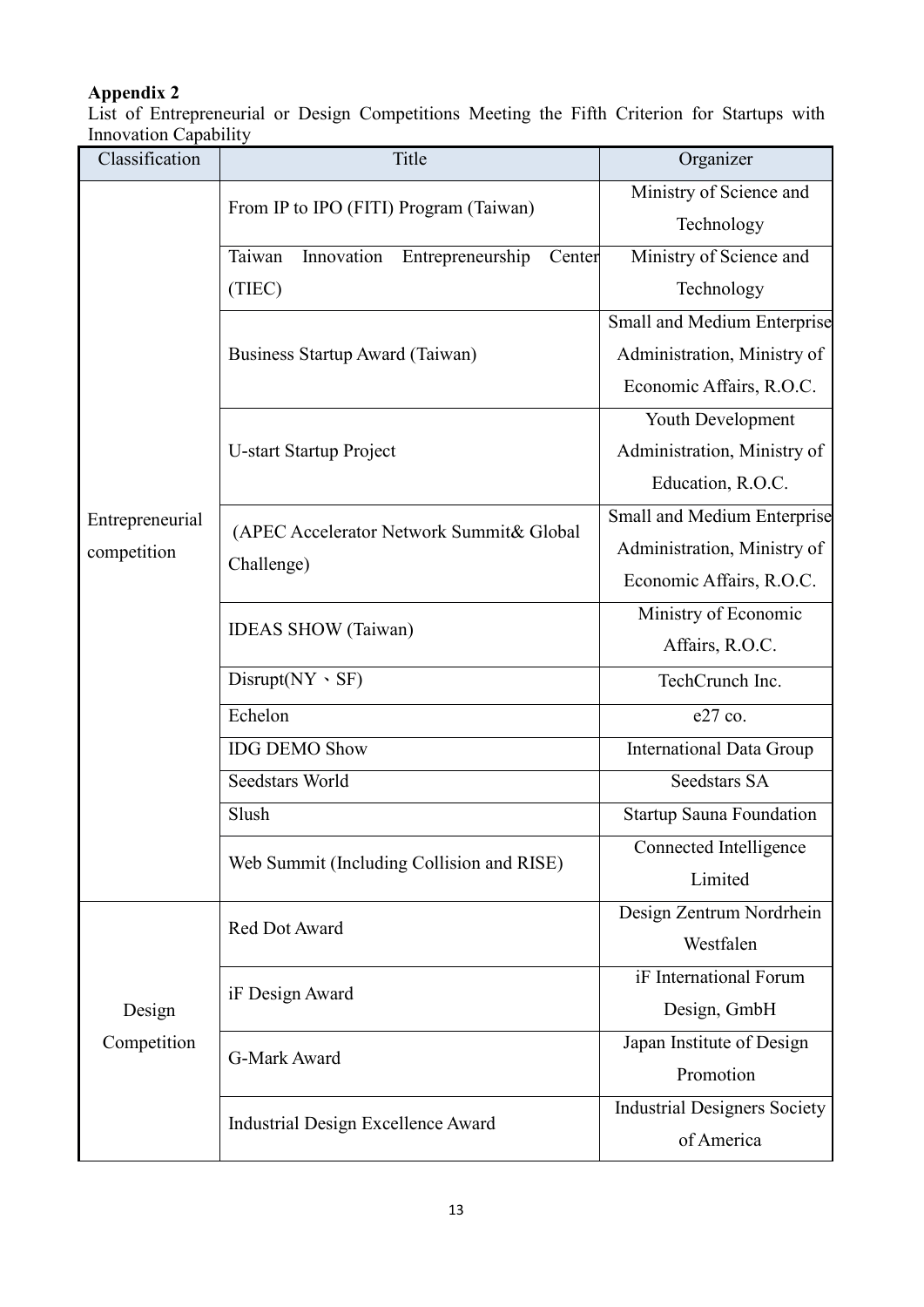|                                                                                              | Golden Pin Design Award (Taiwan)                | <b>Industrial Development</b> |
|----------------------------------------------------------------------------------------------|-------------------------------------------------|-------------------------------|
|                                                                                              |                                                 | Bureau, Ministry of           |
|                                                                                              |                                                 | Economic Affairs, R.O.C.      |
|                                                                                              | Taiwan International Student Design Competition | Ministry of Education,        |
|                                                                                              |                                                 | R.O.C.                        |
|                                                                                              | (TIDA ; Taipei International Design Award)      | Taipei City Government        |
|                                                                                              |                                                 |                               |
| Any other competition recognized by the central competent authority of the relevant industry |                                                 |                               |

14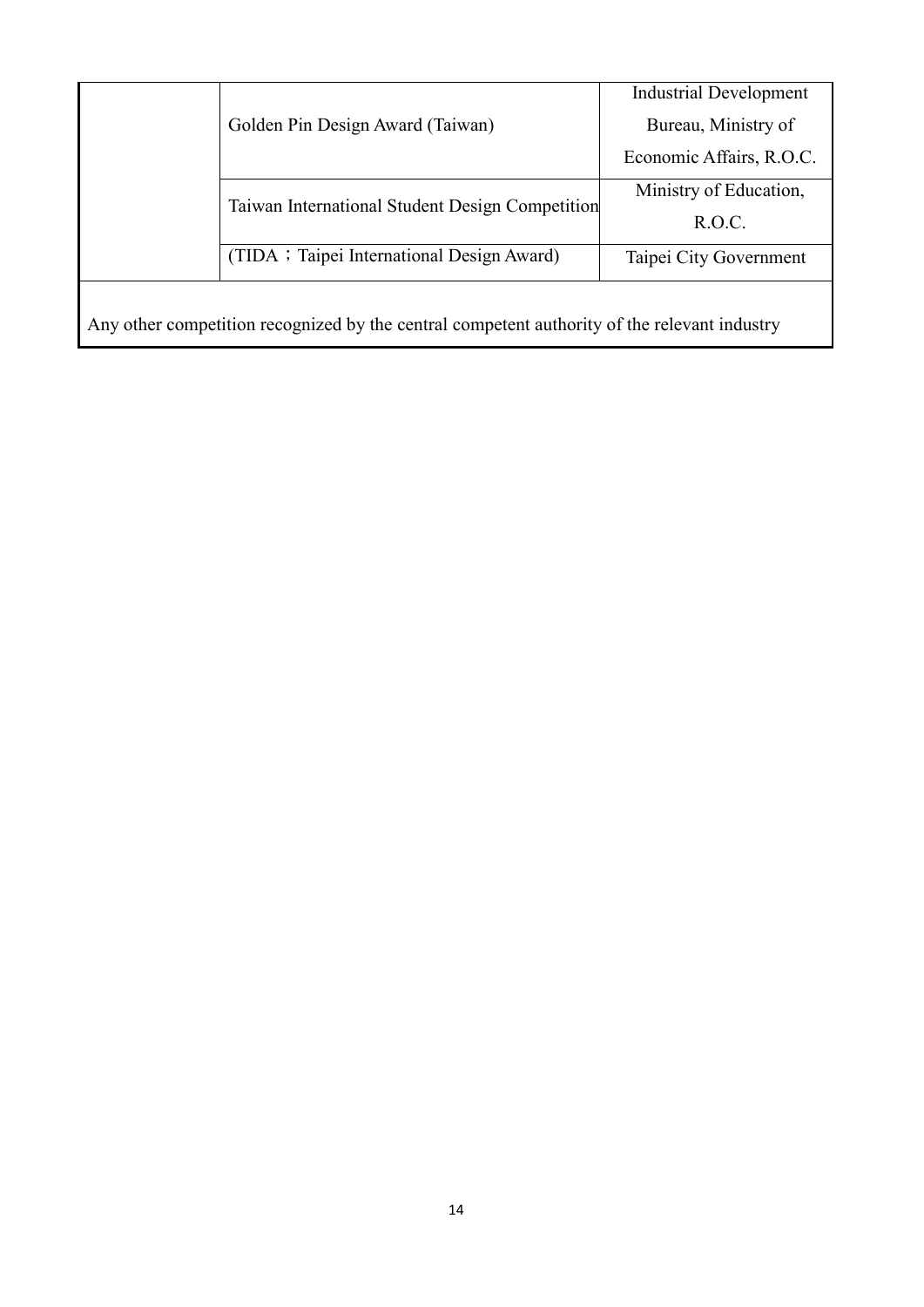## **Appendix 3**

List of Important Film Festivals in Taiwan and Overseas Meeting the Sixth Criterion for Startups with Innovation Capability

| Title                                                       |                                                                      | Competent authority /               |
|-------------------------------------------------------------|----------------------------------------------------------------------|-------------------------------------|
|                                                             |                                                                      | government agency                   |
| Nominated or winning award in the following film festivals: |                                                                      |                                     |
| 1.                                                          | Golden Horse Awards                                                  | Taipei Golden Horse Film            |
|                                                             |                                                                      | <b>Festival Executive Committee</b> |
| 2.                                                          | Taipei Film Festival                                                 | Taipei Culture Foundation           |
| 3.                                                          | Kaohsiung Film Festival                                              | Kaohsiung Cultural                  |
|                                                             |                                                                      | Foundation                          |
| 4.                                                          | Taiwan International Documentary Festival (TIDF)                     | Taiwan Film Institute               |
|                                                             |                                                                      | Bureau of Audiovisual and           |
| 5.                                                          | Golden Harvest Awards                                                | Music Industry Development,         |
|                                                             |                                                                      | Ministry of Culture, R.O.C.         |
|                                                             | Nominated or winning award in the following overseas film festivals: |                                     |
| First Category: International Film Festivals                |                                                                      |                                     |
|                                                             | <b>Academy Awards</b>                                                | Bureau of Audiovisual and           |
| 1.                                                          |                                                                      | Music Industry Development,         |
|                                                             |                                                                      | Ministry of Culture, R.O.C.         |
|                                                             |                                                                      | Bureau of Audiovisual and           |
| 2.                                                          | Berlin International Film Festival                                   | Music Industry Development,         |
|                                                             |                                                                      | Ministry of Culture, R.O.C.         |
|                                                             |                                                                      | Bureau of Audiovisual and           |
| 3.                                                          | Cannes International Film Festival                                   | Music Industry Development,         |
|                                                             |                                                                      | Ministry of Culture, R.O.C.         |
|                                                             |                                                                      | Bureau of Audiovisual and           |
| 4.                                                          | Venice International Film Festival                                   | Music Industry Development,         |
|                                                             |                                                                      | Ministry of Culture, R.O.C.         |
| Second Category: International Film Festivals               |                                                                      |                                     |
|                                                             |                                                                      | Bureau of Audiovisual and           |
| 1.                                                          | Annecy International Animated Film Festival                          | Music Industry Development,         |
|                                                             |                                                                      | Ministry of Culture, R.O.C.         |
| 2.                                                          | <b>Busan International Film Festival</b>                             | Bureau of Audiovisual and           |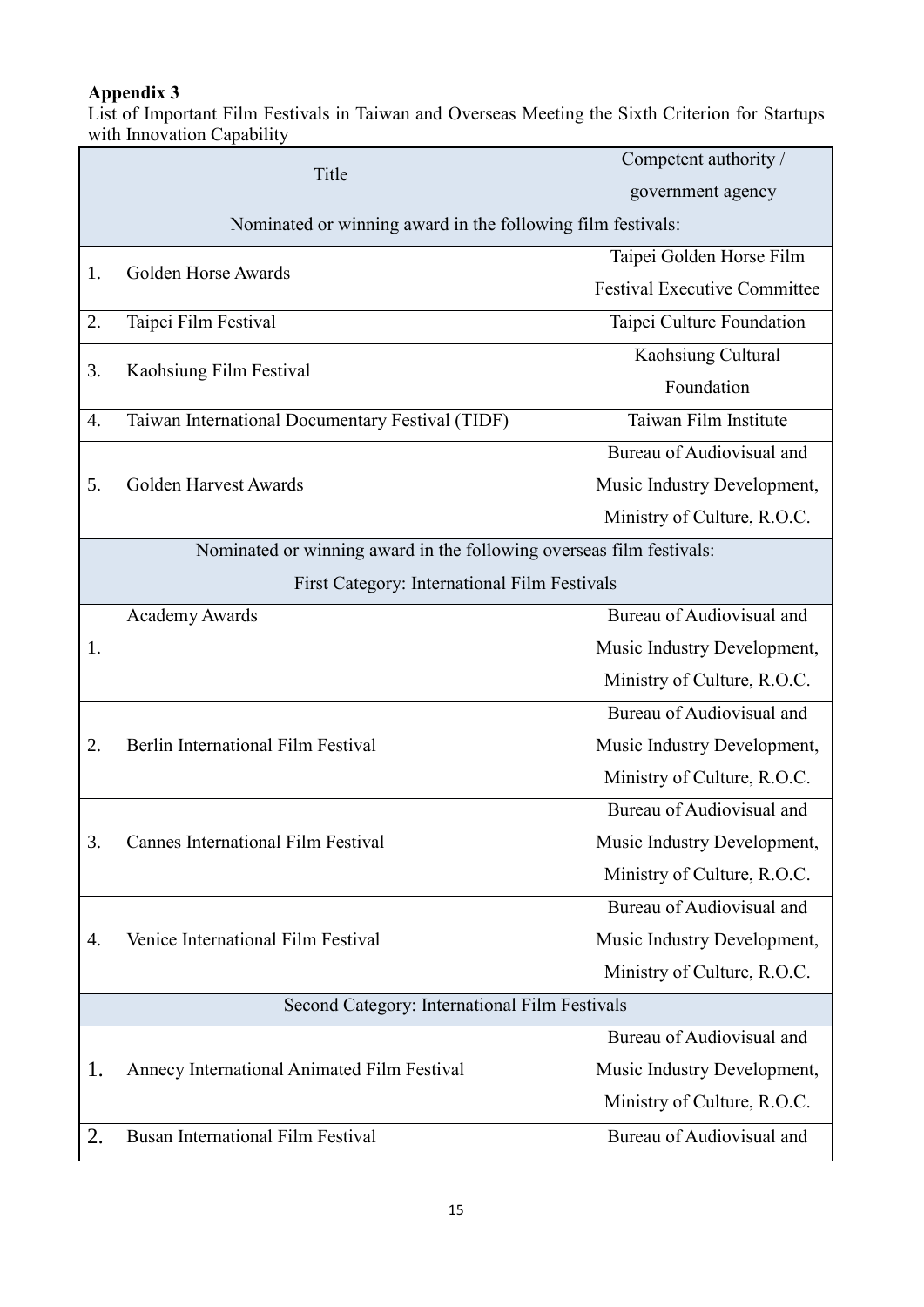| Title |                                                    | Competent authority /       |
|-------|----------------------------------------------------|-----------------------------|
|       |                                                    | government agency           |
|       |                                                    | Music Industry Development, |
|       |                                                    | Ministry of Culture, R.O.C. |
|       |                                                    | Bureau of Audiovisual and   |
| 3.    | Clermont-Ferrand International Short Film Festival | Music Industry Development, |
|       |                                                    | Ministry of Culture, R.O.C. |
|       | Golden Globe Awards                                | Bureau of Audiovisual and   |
| 4.    |                                                    | Music Industry Development, |
|       |                                                    | Ministry of Culture, R.O.C. |
|       |                                                    | Bureau of Audiovisual and   |
| 1.    | HIROSHIMA International Animation Festival         | Music Industry Development, |
|       |                                                    | Ministry of Culture, R.O.C. |
|       |                                                    | Bureau of Audiovisual and   |
| 2.    | Hot Docs International Documentary Festival        | Music Industry Development, |
|       |                                                    | Ministry of Culture, R.O.C. |
|       |                                                    | Bureau of Audiovisual and   |
| 3.    | <b>Independent Spirit Awards</b>                   | Music Industry Development, |
|       |                                                    | Ministry of Culture, R.O.C. |
|       | International Documentary Film Festival Amsterdam  | Bureau of Audiovisual and   |
| 4.    |                                                    | Music Industry Development, |
|       |                                                    | Ministry of Culture, R.O.C. |
|       |                                                    | Bureau of Audiovisual and   |
| 5.    | International Film Festival Rotterdam              | Music Industry Development, |
|       |                                                    | Ministry of Culture, R.O.C. |
|       |                                                    | Bureau of Audiovisual and   |
| 6.    | Karlovy Vary International Film Festival           | Music Industry Development, |
|       |                                                    | Ministry of Culture, R.O.C. |
| 7.    | Locarno International Film Festival                | Bureau of Audiovisual and   |
|       |                                                    | Music Industry Development, |
|       |                                                    | Ministry of Culture, R.O.C. |
| 8.    | New York Film Festival                             | Bureau of Audiovisual and   |
|       |                                                    | Music Industry Development, |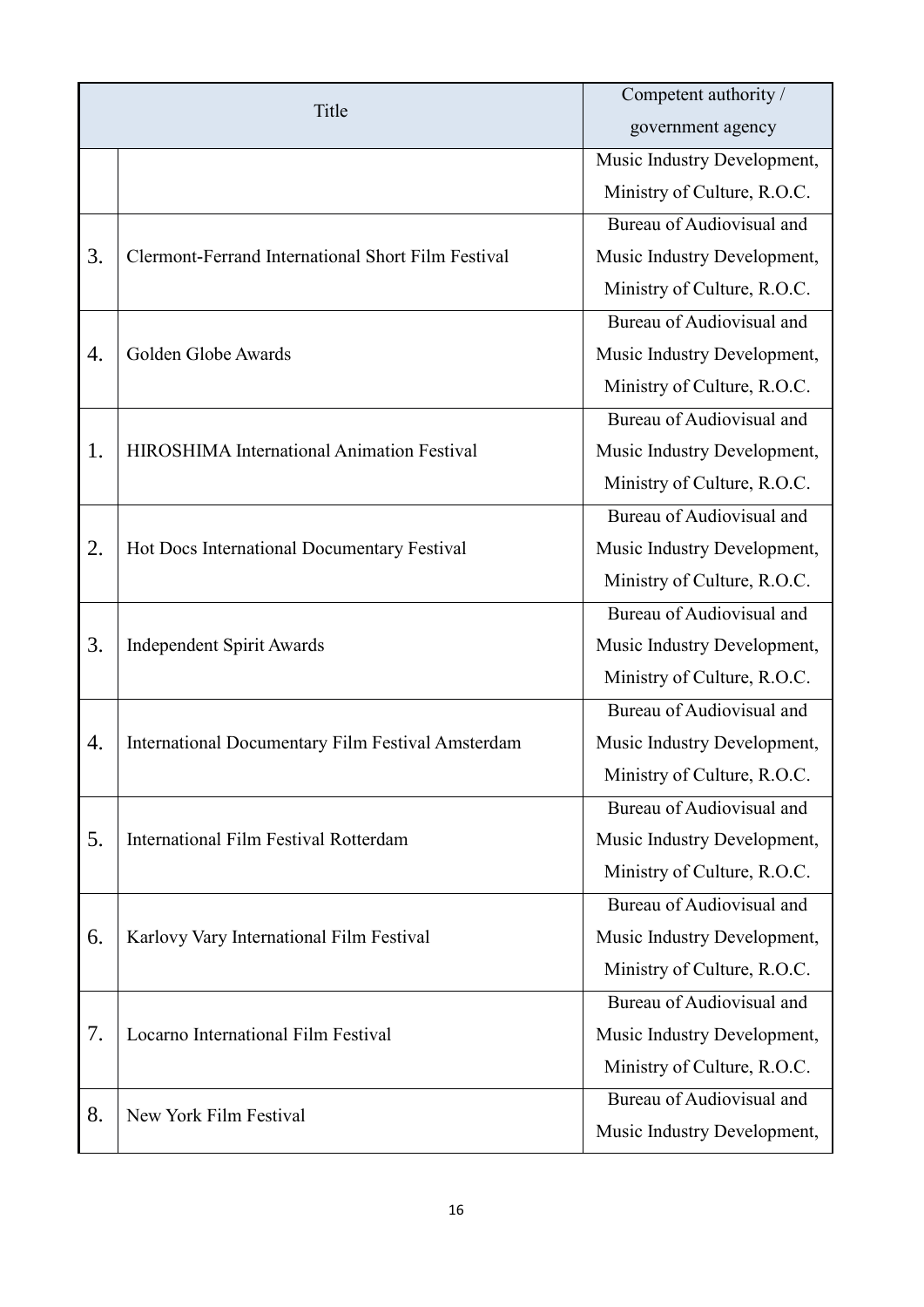| Title                                        |                                                       | Competent authority /       |
|----------------------------------------------|-------------------------------------------------------|-----------------------------|
|                                              |                                                       | government agency           |
|                                              |                                                       | Ministry of Culture, R.O.C. |
| 9.                                           | <b>Ottawa International Animation Festival</b>        | Bureau of Audiovisual and   |
|                                              |                                                       | Music Industry Development, |
|                                              |                                                       | Ministry of Culture, R.O.C. |
|                                              | San Sebastián International Film Festival             | Bureau of Audiovisual and   |
| 10.                                          |                                                       | Music Industry Development, |
|                                              |                                                       | Ministry of Culture, R.O.C. |
|                                              | <b>Sitges Film Festival</b>                           | Bureau of Audiovisual and   |
| 11.                                          |                                                       | Music Industry Development, |
|                                              |                                                       | Ministry of Culture, R.O.C. |
|                                              |                                                       | Bureau of Audiovisual and   |
| 12.                                          | Sundance Film Festival                                | Music Industry Development, |
|                                              |                                                       | Ministry of Culture, R.O.C. |
|                                              |                                                       | Bureau of Audiovisual and   |
| 13.                                          | Tokyo International Film Festival                     | Music Industry Development, |
|                                              |                                                       | Ministry of Culture, R.O.C. |
|                                              |                                                       | Bureau of Audiovisual and   |
| 14.                                          | Toronto International Film Festival                   | Music Industry Development, |
|                                              |                                                       | Ministry of Culture, R.O.C. |
|                                              | World Festival of Animated Film ANIMAFEST ZAGREB      | Bureau of Audiovisual and   |
| 15.                                          |                                                       | Music Industry Development, |
|                                              |                                                       | Ministry of Culture, R.O.C. |
|                                              |                                                       | Bureau of Audiovisual and   |
| 16.                                          | Yamagata International Documentary Film Festival      | Music Industry Development, |
|                                              |                                                       | Ministry of Culture, R.O.C. |
| Third Category: International Film Festivals |                                                       |                             |
|                                              |                                                       | Bureau of Audiovisual and   |
| 1.                                           | <b>Brussels International Fantastic Film Festival</b> | Music Industry Development, |
|                                              |                                                       | Ministry of Culture, R.O.C. |
|                                              | Buchon International Fantastic Film Festival          | Bureau of Audiovisual and   |
| 2.                                           |                                                       | Music Industry Development, |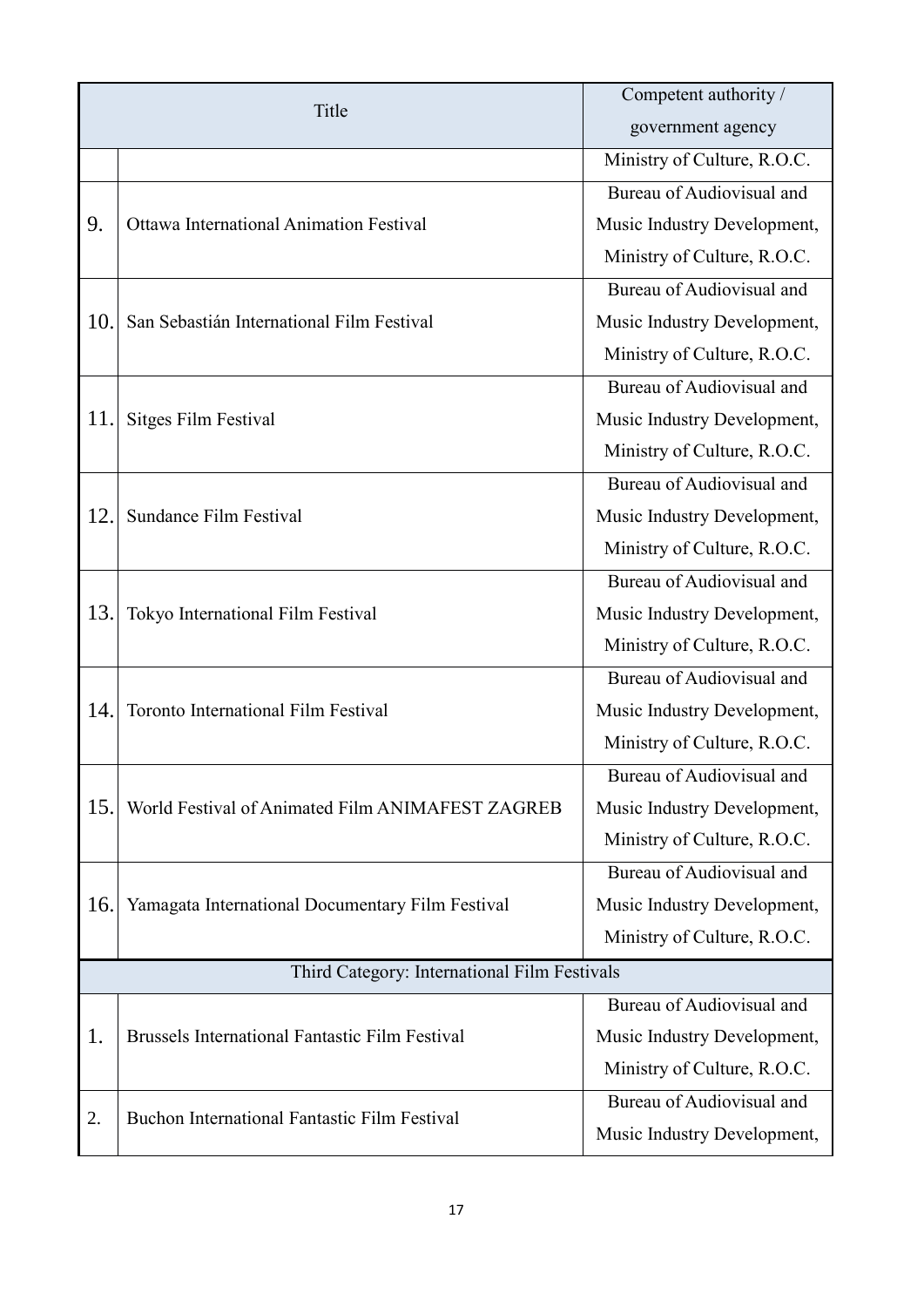| Title |                                                 | Competent authority /       |
|-------|-------------------------------------------------|-----------------------------|
|       |                                                 | government agency           |
|       |                                                 | Ministry of Culture, R.O.C. |
| 3.    | <b>Buenos Aires International Film Festival</b> | Bureau of Audiovisual and   |
|       |                                                 | Music Industry Development, |
|       |                                                 | Ministry of Culture, R.O.C. |
|       |                                                 | Bureau of Audiovisual and   |
| 4.    | Chicago International Children's Film Festival  | Music Industry Development, |
|       |                                                 | Ministry of Culture, R.O.C. |
|       |                                                 | Bureau of Audiovisual and   |
| 5.    | Chicago International Film Festival             | Music Industry Development, |
|       |                                                 | Ministry of Culture, R.O.C. |
|       |                                                 | Bureau of Audiovisual and   |
| 6.    | Copenhagen International Documentary Festival   | Music Industry Development, |
|       |                                                 | Ministry of Culture, R.O.C. |
|       |                                                 | Bureau of Audiovisual and   |
| 7.    | Edinburgh International Film Festival           | Music Industry Development, |
|       |                                                 | Ministry of Culture, R.O.C. |
|       |                                                 | Bureau of Audiovisual and   |
| 8.    | <b>Fantastic Fest</b>                           | Music Industry Development, |
|       |                                                 | Ministry of Culture, R.O.C. |
|       | Göteborg International Film Festival            | Bureau of Audiovisual and   |
| 9.    |                                                 | Music Industry Development, |
|       |                                                 | Ministry of Culture, R.O.C. |
|       |                                                 | Bureau of Audiovisual and   |
| 10.   | Hong Kong International Film Festival           | Music Industry Development, |
|       |                                                 | Ministry of Culture, R.O.C. |
|       | International Film Festival Mannheim-Heidelberg | Bureau of Audiovisual and   |
| 11.   |                                                 | Music Industry Development, |
|       |                                                 | Ministry of Culture, R.O.C. |
|       |                                                 | Bureau of Audiovisual and   |
| 12.   | International Film Festival of India            | Music Industry Development, |
|       |                                                 | Ministry of Culture, R.O.C. |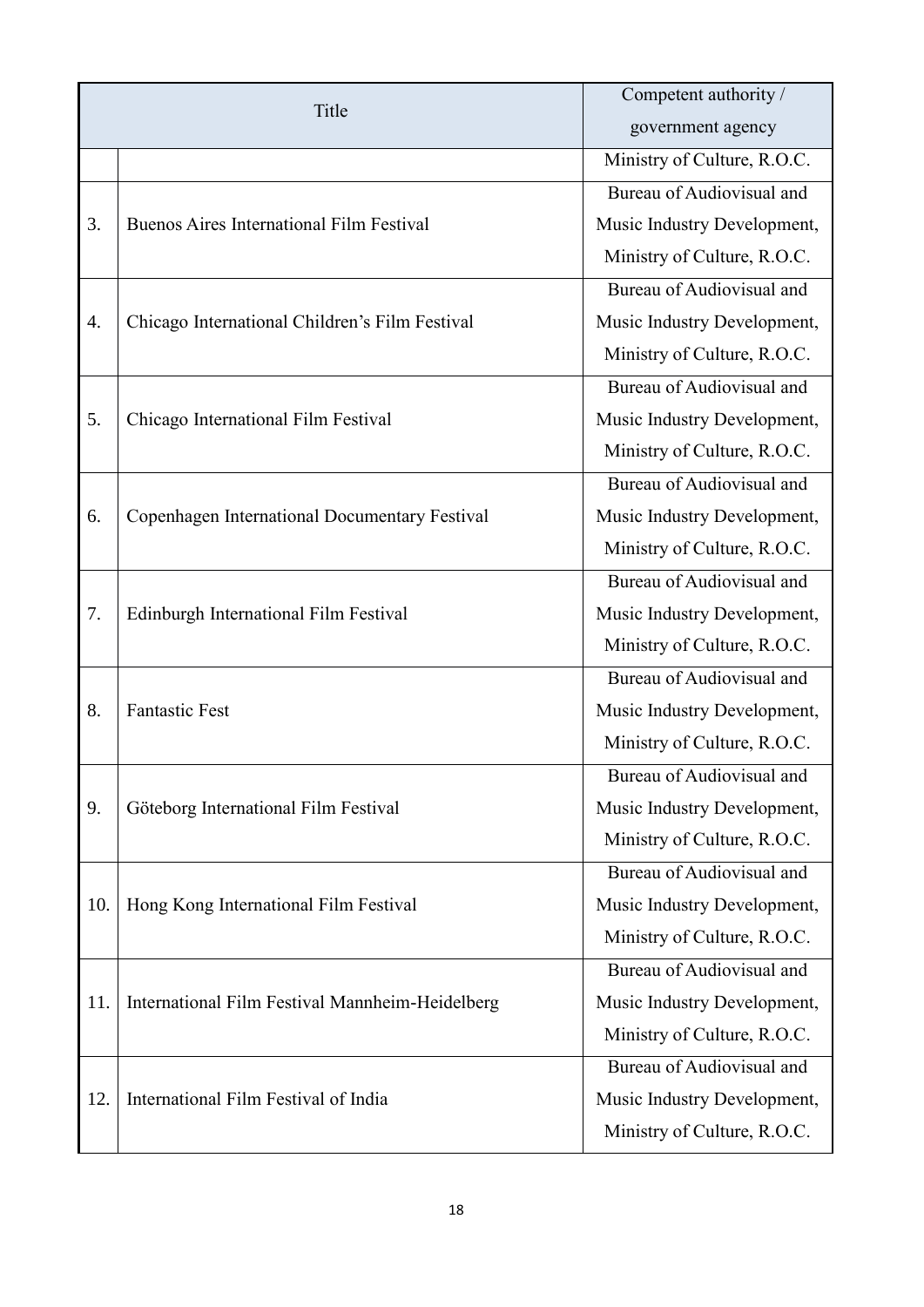| Title |                                                                            | Competent authority /       |
|-------|----------------------------------------------------------------------------|-----------------------------|
|       |                                                                            | government agency           |
| 13.   | International Leipzig Festival for Documentary and<br><b>Animated Film</b> | Bureau of Audiovisual and   |
|       |                                                                            | Music Industry Development, |
|       |                                                                            | Ministry of Culture, R.O.C. |
|       |                                                                            | Bureau of Audiovisual and   |
| 14.   | London International Film Festival                                         | Music Industry Development, |
|       |                                                                            | Ministry of Culture, R.O.C. |
|       |                                                                            | Bureau of Audiovisual and   |
| 15.   | Melbourne International Film Festival                                      | Music Industry Development, |
|       |                                                                            | Ministry of Culture, R.O.C. |
|       |                                                                            | Bureau of Audiovisual and   |
| 16.   | Moscow International Film Festival                                         | Music Industry Development, |
|       |                                                                            | Ministry of Culture, R.O.C. |
|       |                                                                            | Bureau of Audiovisual and   |
| 17.   | Munich International Film Festival                                         | Music Industry Development, |
|       |                                                                            | Ministry of Culture, R.O.C. |
|       |                                                                            | Bureau of Audiovisual and   |
| 18.   | Nantes Festival of the Three Continents                                    | Music Industry Development, |
|       |                                                                            | Ministry of Culture, R.O.C. |
|       |                                                                            | Bureau of Audiovisual and   |
| 19.   | Rome Film Fest                                                             | Music Industry Development, |
|       |                                                                            | Ministry of Culture, R.O.C. |
|       |                                                                            | Bureau of Audiovisual and   |
| 20.   | San Francisco International Film Festival                                  | Music Industry Development, |
|       |                                                                            | Ministry of Culture, R.O.C. |
|       |                                                                            | Bureau of Audiovisual and   |
| 21.   | São Paulo International Film Festival                                      | Music Industry Development, |
|       |                                                                            | Ministry of Culture, R.O.C. |
|       |                                                                            | Bureau of Audiovisual and   |
| 22.   | Shanghai International Film Festival                                       | Music Industry Development, |
|       |                                                                            | Ministry of Culture, R.O.C. |
| 23.   | Sheffield Documentary Festival                                             | Bureau of Audiovisual and   |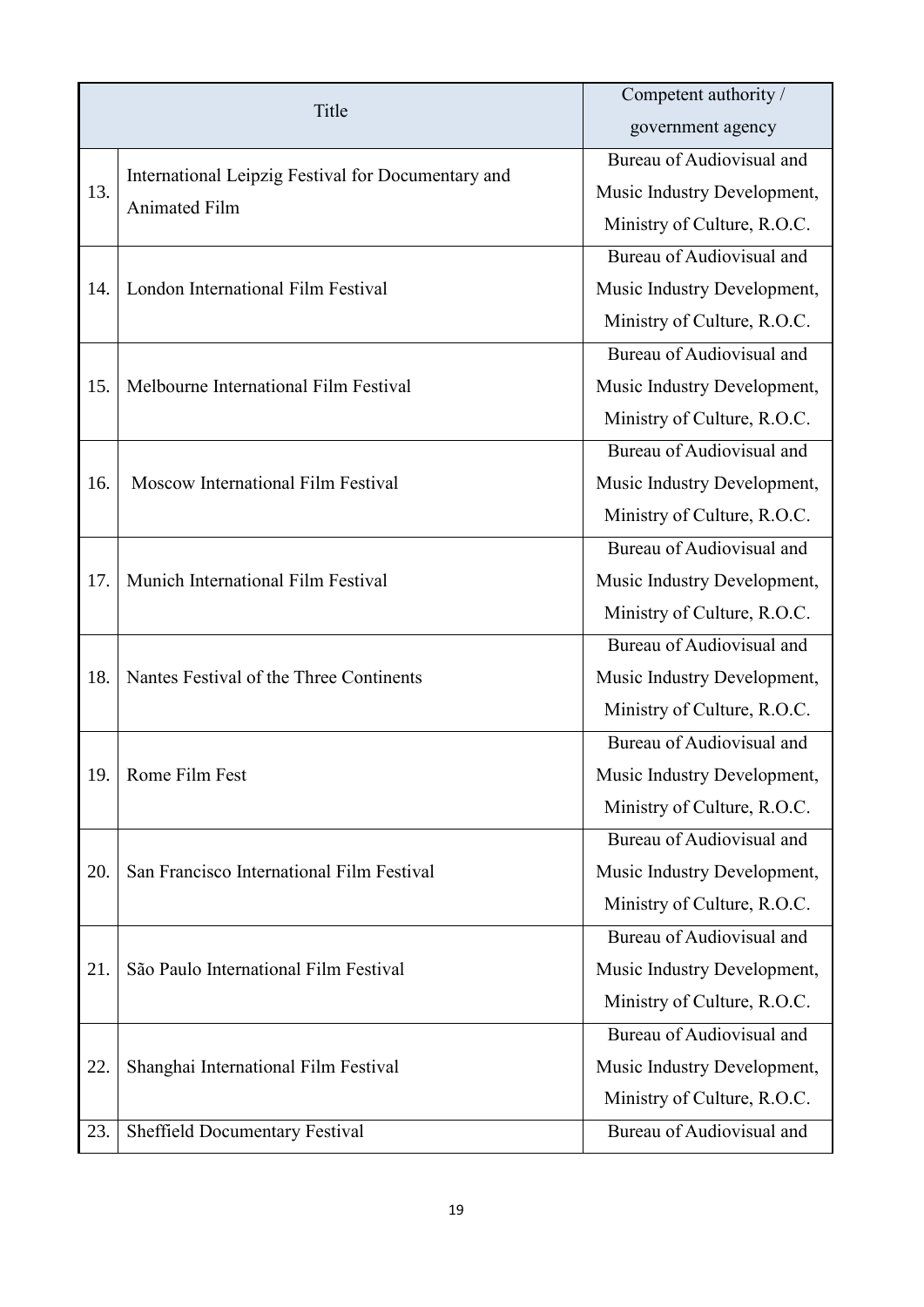| Title |                                          | Competent authority /       |
|-------|------------------------------------------|-----------------------------|
|       |                                          | government agency           |
|       |                                          | Music Industry Development, |
|       |                                          | Ministry of Culture, R.O.C. |
|       | <b>SIGGRAPH</b>                          | Bureau of Audiovisual and   |
| 24.   |                                          | Music Industry Development, |
|       |                                          | Ministry of Culture, R.O.C. |
|       | Singapore International Film Festival    | Bureau of Audiovisual and   |
| 25.   |                                          | Music Industry Development, |
|       |                                          | Ministry of Culture, R.O.C. |
|       |                                          | Bureau of Audiovisual and   |
| 26.   | Sydney Film Festival                     | Music Industry Development, |
|       |                                          | Ministry of Culture, R.O.C. |
|       |                                          | Bureau of Audiovisual and   |
| 27.   | Tallinn Black Nights Film Festival       | Music Industry Development, |
|       |                                          | Ministry of Culture, R.O.C. |
|       |                                          | Bureau of Audiovisual and   |
| 28.   | Tokyo Filmex International Film Festival | Music Industry Development, |
|       |                                          | Ministry of Culture, R.O.C. |
|       | Torino Film Festival                     | Bureau of Audiovisual and   |
| 29.   |                                          | Music Industry Development, |
|       |                                          | Ministry of Culture, R.O.C. |
|       |                                          | Bureau of Audiovisual and   |
| 30.   | Tribeca Film Festival                    | Music Industry Development, |
|       |                                          | Ministry of Culture, R.O.C. |
|       |                                          | Bureau of Audiovisual and   |
| 31.   | Udine Far East Film Festival             | Music Industry Development, |
|       |                                          | Ministry of Culture, R.O.C. |
| 32.   | Vancouver International Film Festival    | Bureau of Audiovisual and   |
|       |                                          | Music Industry Development, |
|       |                                          | Ministry of Culture, R.O.C. |
|       | Visions du Reel                          | Bureau of Audiovisual and   |
| 33.   |                                          | Music Industry Development, |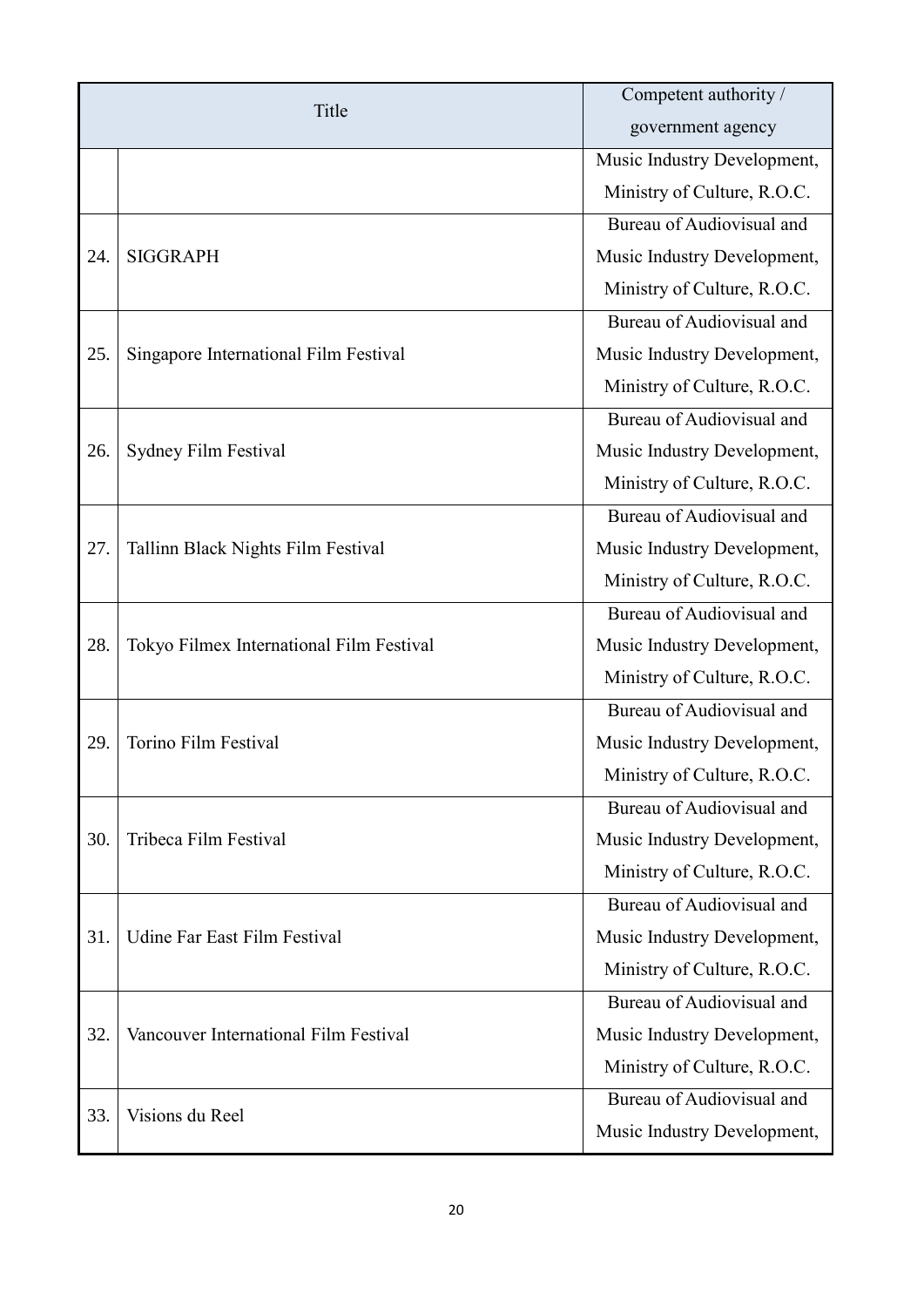| Title |                                                   | Competent authority /       |
|-------|---------------------------------------------------|-----------------------------|
|       |                                                   | government agency           |
|       |                                                   | Ministry of Culture, R.O.C. |
|       | Fourth Category: International Film Festivals     |                             |
| 1.    | American Film Institute Film Fest                 | Bureau of Audiovisual and   |
|       |                                                   | Music Industry Development, |
|       |                                                   | Ministry of Culture, R.O.C. |
|       | Cairo International Film Festival                 | Bureau of Audiovisual and   |
| 2.    |                                                   | Music Industry Development, |
|       |                                                   | Ministry of Culture, R.O.C. |
|       |                                                   | Bureau of Audiovisual and   |
| 3.    | DMZ Korean International Film Festival            | Music Industry Development, |
|       |                                                   | Ministry of Culture, R.O.C. |
|       | Film Fest Ghent                                   | Bureau of Audiovisual and   |
| 4.    |                                                   | Music Industry Development, |
|       |                                                   | Ministry of Culture, R.O.C. |
|       | Filmfest Hamburg                                  | Bureau of Audiovisual and   |
| 5.    |                                                   | Music Industry Development, |
|       |                                                   | Ministry of Culture, R.O.C. |
|       | Films from the South Festival                     | Bureau of Audiovisual and   |
| 6.    |                                                   | Music Industry Development, |
|       |                                                   | Ministry of Culture, R.O.C. |
|       |                                                   | Bureau of Audiovisual and   |
| 7.    | Focus on Asia Fukuoka International Film Festival | Music Industry Development, |
|       |                                                   | Ministry of Culture, R.O.C. |
|       |                                                   | Bureau of Audiovisual and   |
| 8.    | Fribourg International Film Festival              | Music Industry Development, |
|       |                                                   | Ministry of Culture, R.O.C. |
| 9.    |                                                   | Bureau of Audiovisual and   |
|       | Haifa International Film Festival                 | Music Industry Development, |
|       |                                                   | Ministry of Culture, R.O.C. |
|       | Hawaii International Film Festival                | Bureau of Audiovisual and   |
| 10.   |                                                   | Music Industry Development, |